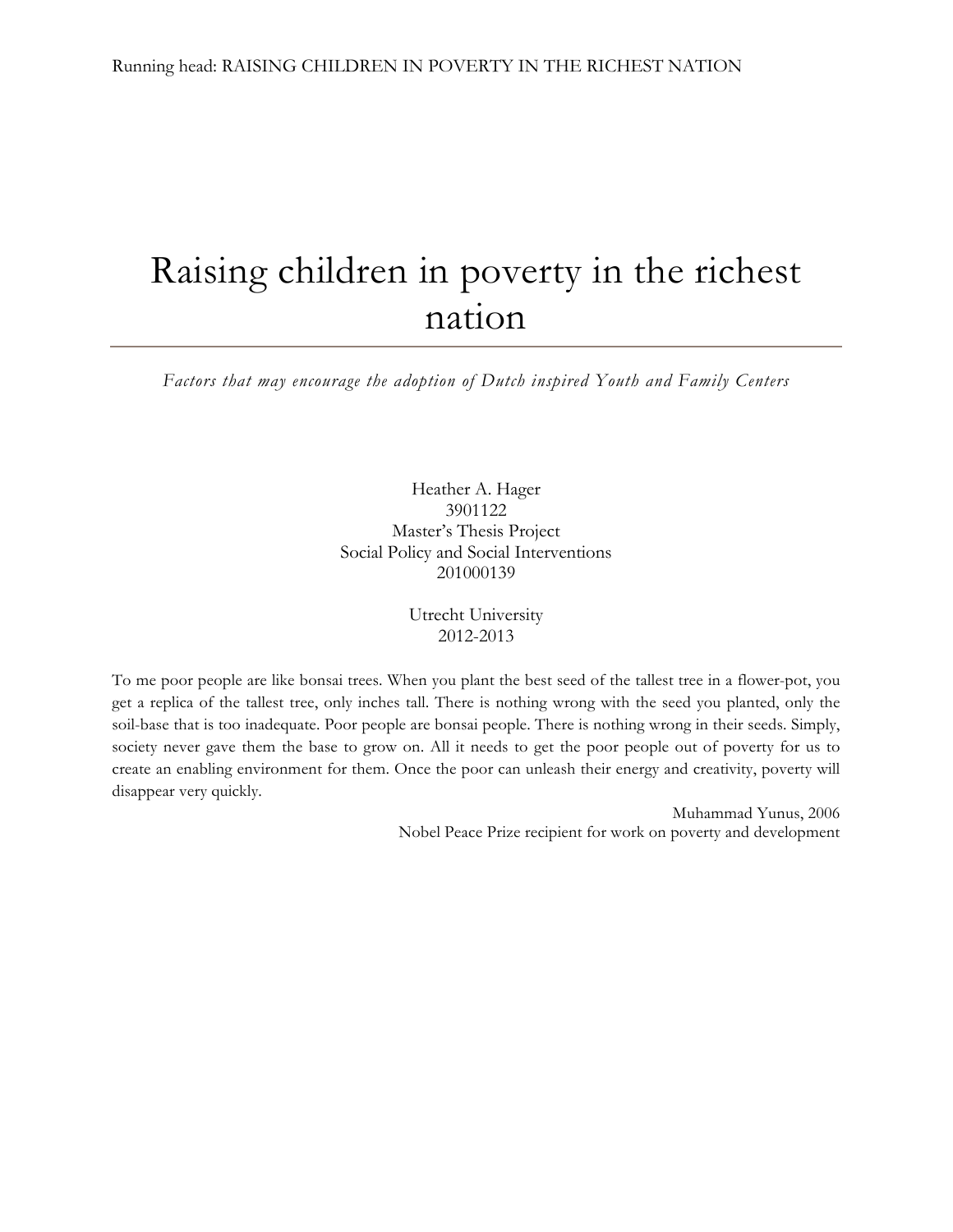#### Abstract

Despite the vast wealth of the United States, it retains one of the highest child poverty rates of advanced nations. Guided by the family stress model illustrating how early exposure to adversity and toxic stress can have detrimental outcomes for child development, assessing what social supports can ease stresses of raising children in poverty can help to promote happier healthier children. Incorporating Sen's capability approach, the resource of Youth and Family Centers in the Netherlands is discussed for its feasibility in an American context. National responses to the United Nations Convention on the Rights of the Child, sociopolitical views of parenting and childhood, and Dutch policies and institutions for parenting support are discussed. Features in the Dutch implementation of Youth and Family centers like decentralization, links to early childhood education services, parenting programs that help to reduce stresses, as well as prenatal, postnatal, and infant care are highlighted for their potential in promoting similar interventions in the United States.

*Keywords*: child poverty, family stress model, Sen's capability approach, Dutch parenting support, American family policies, United Nations Convention on the Rights of the Child, parenting, childhood, & Youth and Family Centers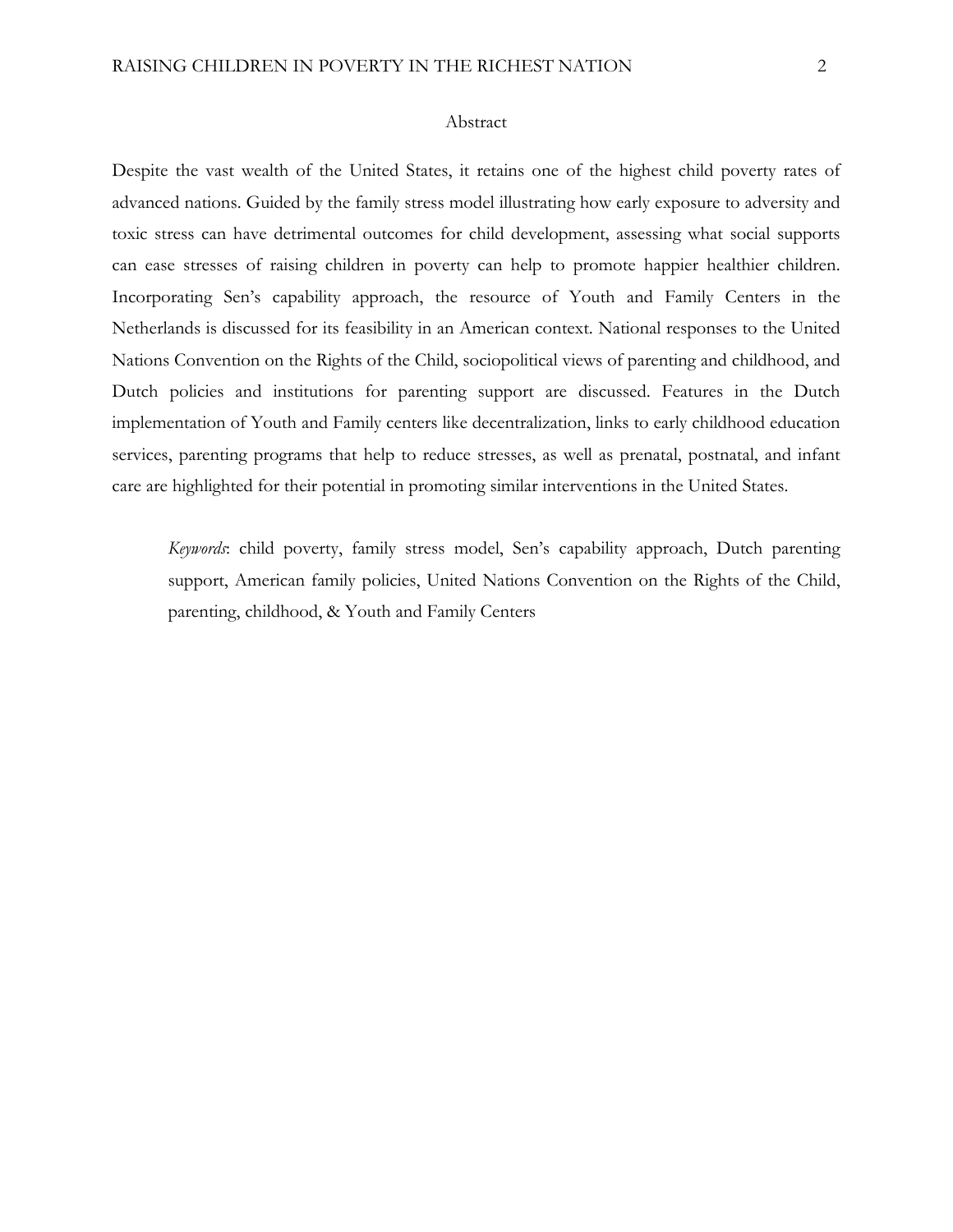The national ethos of the American Dream promotes ideals of freedom, equality, and opportunity where hard work and perseverance are rewarded with success and prosperity. Additionally, virtues of individualism, self-reliance, and a strong work ethic encourage people to overcome impoverished backgrounds by their own means, giving way to cultural clichés such as "pull yourself up by your own bootstraps." Yet studies on upward economic mobility and the cyclical nature of poverty illustrate that the attainment of the American Dream is out of reach for most poor children (Corcoran, 1995; DeBacker, Heim, Panousi, Ramnath, & Vindangos, 2013; Korenman, Miller, & Sjaastad, 1994). While a mere 4% of poor children may accomplish a 'Hollywood style' rags to riches climb up the economic ladder, the vast majority of children born into poor families are likely to stay poor as adults (Pew Economic Mobility Project, 2012).

In the United States, over sixteen million children live in families below the federal poverty limit, nearly three million of whom live in extreme poverty, surviving on less than \$2 per day (Schaefer & Edin, 2011). Despite being the richest nation in the world, the United States possesses one of the highest child poverty rates among advanced industrialized nations with nearly a quarter (23.1%) of children growing up in poor families. Child poverty is estimated to cost United States roughly \$500 billion (about 4% GDP) annually by reducing the productivity and economic output by 1.3% GDP, increasing cost of crime by 1.3% GDP, and raising health expenditures by 1.3% GDP (Holzer, Schanzenbach, Duncan, & Ludwig, 2008). Data on before and after taxes and transfers shows many other nations have enacted family policies and dedicated public funds towards tackling and reducing child poverty (Unicef, 2013). However, the United States has never pursued a federal response to child poverty and many of those who qualify for current anti-poverty assistance do not receive it (Shanks & Danzinger, 2011). 'Family policy' has yet to become a widely recognized or commonly used term by American policymakers, journalists, and the public (Bogenschneider, 2011).

Both Harvard University's Center on the Developing Child and the American Academy of Pediatrics (AAP) have dedicated recent research towards investigating the effects of hardship or adversity early in life and towards what policies and programs to foster healthy development in formative years. "Positive stress" is an essential part of healthy development and "tolerable stress" is inevitable in the event of natural disasters, loss of a loved one, or a frightening injury. However, "toxic stress," which occurs when children are exposed to strong, frequent, or prolonged adversity, can "disrupt the development of the brain architecture and other organ systems, and increase the risk for stress-related diseases and cognitive impairment well into adult years" (Harvard CDC, 2013;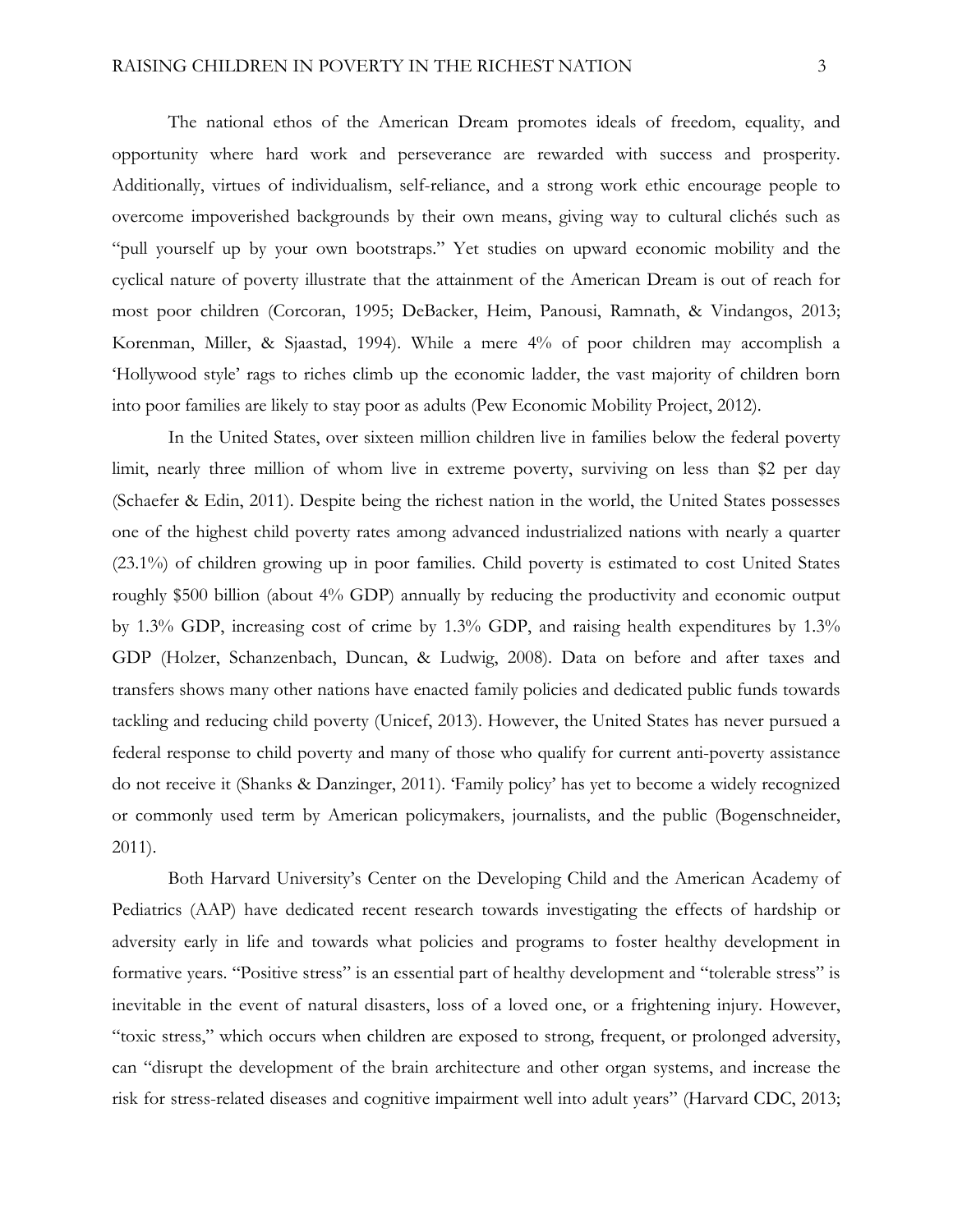AAP, 2012). Adverse childhood experiences can result in unhealthy lifestyles for adults, who may use coping mechanisms such as drugs, tobacco, alcohol, obesity, gambling, or promiscuity and can lead to risk factors for poor health and early death (AAP, 2012). Children living in families below the poverty line are also more likely to experience substandard housing, inadequate nutrition and food insecurity, inadequate childcare, lack of access to healthcare, unsafe neighborhoods, and under resourced schools (American Psychological Association, 2013).

# **Born into poverty**

The effects of growing up poor often begin before a child is even born. Important prenatal care for a child begins *in utero*, involving regular doctor check-ups, prenatal vitamins, abstaining from certain toxins in foods and drinks, as well as preparing both financially and emotionally. Proper and beneficial prenatal care lays the foundation for early development. In the United States, one out of every two pregnancies is unintended. When controlled for socioeconomic demographics however, the rate of unintended pregnancies among poor women increases to more than five times that of women in the highest income level; poor women are also less likely to end an unplanned pregnancy by abortion (Finer & Zolna, 2011). Unintended pregnancies can result in unintended childbearing which has an increase risk of adverse behaviors such as inadequate or delayed initiation of prenatal care, smoking and drinking during pregnancy, premature birth, lack of breastfeeding, as well as negative physical and mental effects on children (Finer & Zolna, 2011). Regardless of whether one attributes unplanned pregnancies to risky sexual behaviors, lack of access, affordability of contraception and prenatal care, or cultural mores, unplanned pregnancies among low-income women result in millions of children each year brought into homes that had not planned and prepared for them. Being poor during pregnancy increases stresses and struggles for many women, which can result in negative effects for both the mother and the baby (Braveman, Marchi, Egerter, Kim, Metzler, Stancil, & Libet, 2008; Conger, 2005; Finer & Zolna, 2011). A recent survey of lowincome women who recently gave birth illustrated the following prevalence of hardships during pregnancy:

- 29% of low income women reported suffering from food insecurity.
- 26% had bills they were unable to pay.
- 18% reported economic hardship.
- 13 to 14% experienced losing their own or their partner's job.
- 11% suffered separation or divorce.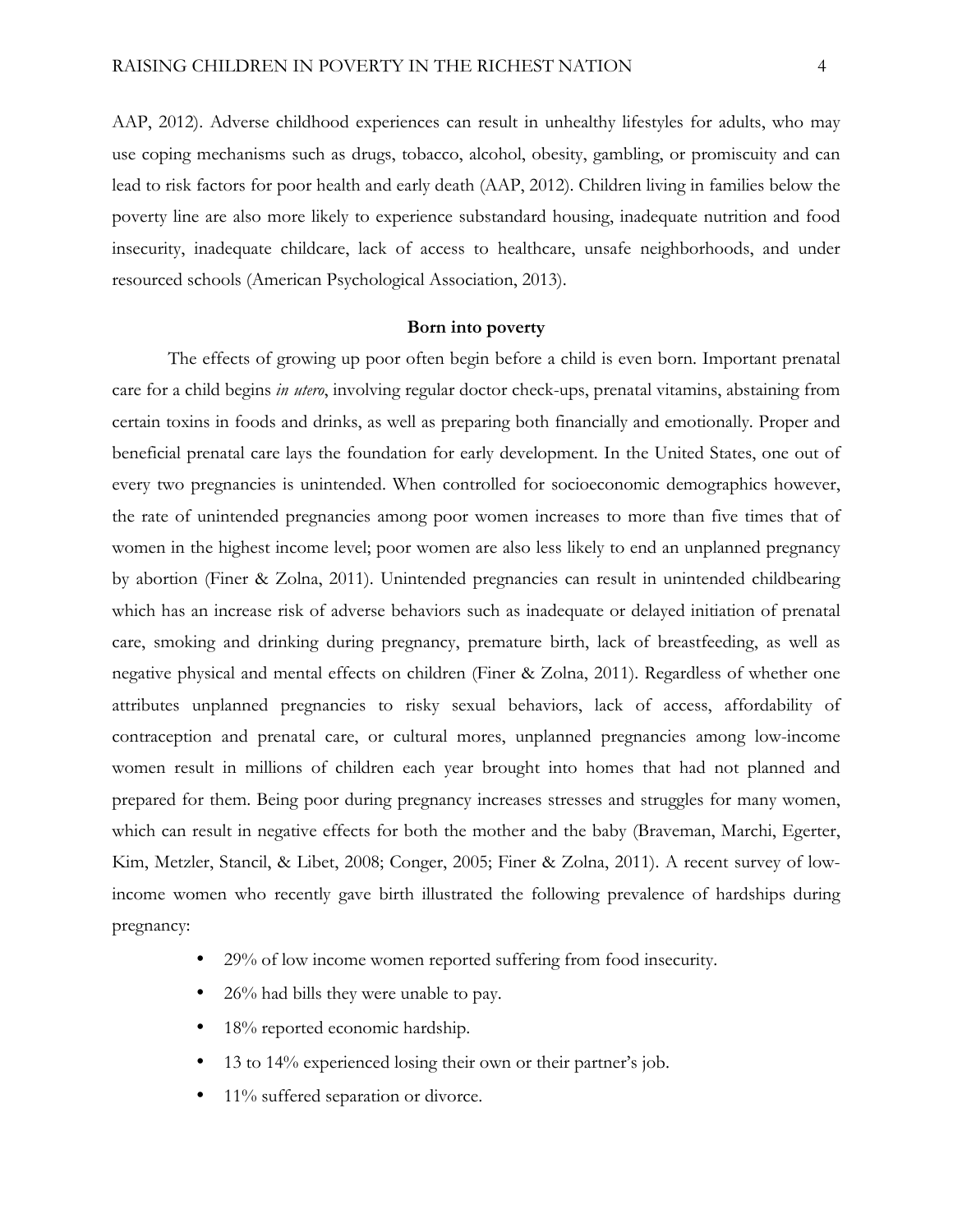These prenatal stresses can pose risk to a baby's healthy development. Adverse pregnancy outcomes from severe stresses, obesity, alcohol use, tobacco consumption, depression, and short timing between pregnancies are more likely among poor women, all of which can contribute to preterm deliveries and low birth weights (Brooks-Gunn & Duncan, 1997; Nagahawatte & Goldenberg, 2008). Poor, less educated, and minority women have been shown more likely to be hospitalized for assault while pregnant; the effects of severe violence in pregnancy can also reduce a child's birth weight (Aizer, 2010; Nagahawatte & Goldenberg, 2008). Low birth weights have been associated with serious physical disabilities, grade repetition, learning disabilities, lower levels of intelligence, and are considered a key risk factor for infant mortality (Brooks-Gunn & Duncan, 1997).

# **The family stress model**

Data from a national survey by American Psychological Association on stress in America, confirms that not only are American parents are stressed, but that stress has also manifested into physical health issues for millions (APA, 2010). On a scale of 1 to 10, the majority of Americans are living with a moderate (4-7) level of stress (APA, 2010). The most common physical symptoms of stress reported were irritability  $(45\%)$ , fatigue  $(41\%)$  and lack of energy or motivation  $(38\%)$ . Additionally, while the majority (69%) of parents think that their stress has little or no impact on their children, an overwhelming 91% of children surveyed reported that they knew when their parents were stressed, due to behaviors such as yelling, arguing, and complaining (APA, 2010). Importantly, these findings are of a national sample, not controlled for those living in poverty, although one can infer that the symptoms, effects, and levels of stress likely increase under economic hardship.

Family stress models offer a theoretical framework for how economic hardship affects parenting behaviors and child outcomes. The framework maintains that low-income parents may have difficulty obtaining basic material needs like nutritious food and clothing, paying bills, or cutting back on necessary expenses like health insurance or medical care. These economic stresses can then manifest into emotional distress, such as depression, anxiety, anger, alienation, substance abuse, and antisocial behaviors. These psychological stresses can then negatively affect caregiver relationships. As a result, parenting behaviors may be harsh or inconsistent, relatively uninvolved, and low in nurturance and affection. Ultimately, this puts children at risk for decreases in cognitive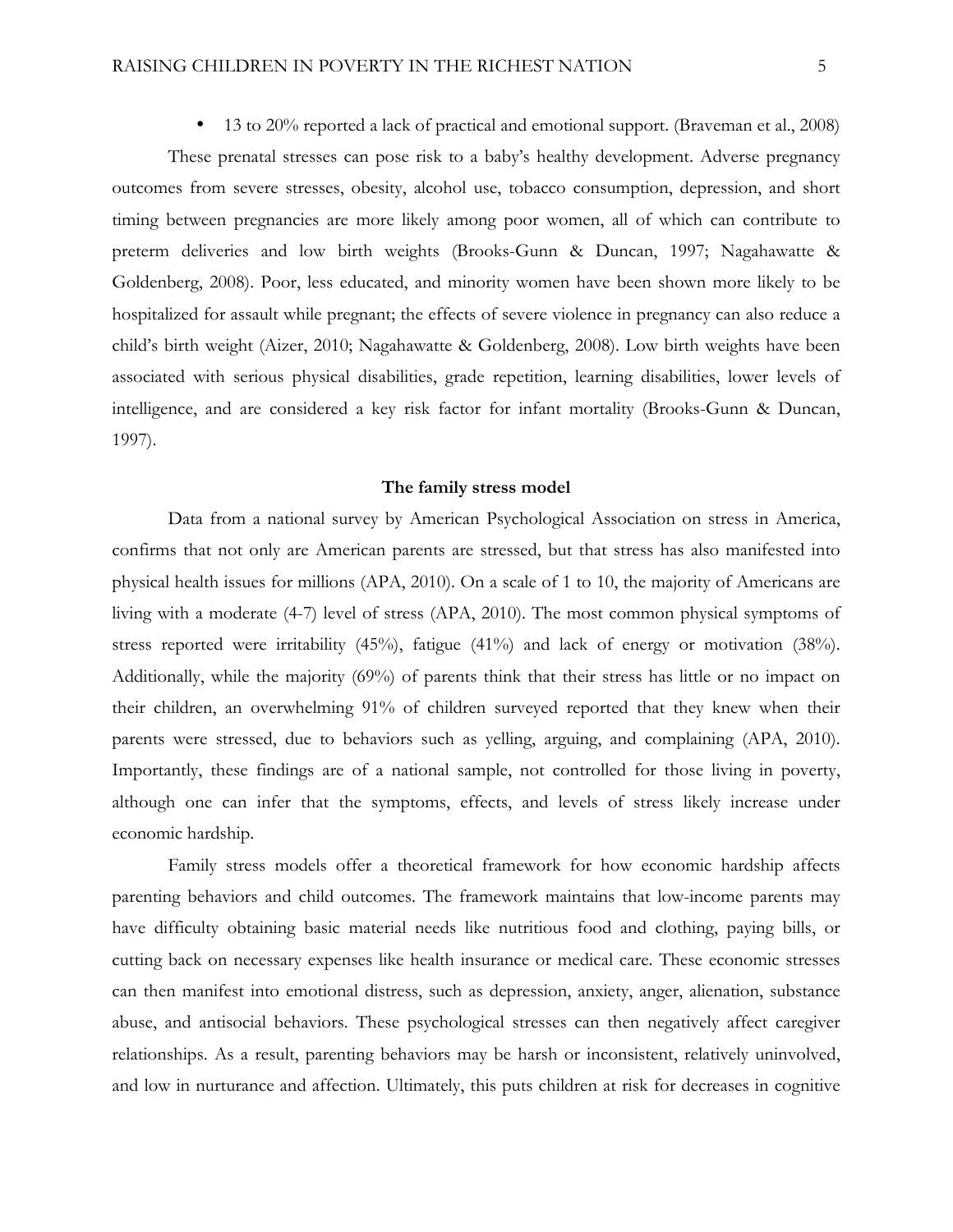ability, social competence, school success, and attachment to parents; increasing depression and anxiety, and externalizing aggression and antisocial behavior (Barnett, 2008; Conger, 2005).

Economically, poverty strains families since they may have difficulty affording basic resources, but it also weighs on the emotions, relationships, and interactions of those in families who are suffering from economic hardships. The family stress model offer a deeper understanding of how economic stresses can influence parenting behavior by asserting that the financial stresses and difficulties of living in poverty have an adverse effect on parent's emotions, behaviors, and relationships, which in turn affects their parenting or socialization practices negatively affecting the lives of both parents and children (Barnett, 2008; Conger, 2005).

The relationship between poverty and harsher parenting behaviors sheds light onto increased risks for maltreatment among poor families (Beckmann, Knitzer & Dicker, 2010; Conger, 2005). The usage of the family stress model is in no way an excuse for harsh parenting, but rather a call for intervention to reduce the stresses on families in poverty for the sake of children's safety. During 2007, 59% of children in the welfare system experienced neglect, 10.8% were physically abused, 7.6% were sexually abused, 4.2% psychologically maltreated, and 4.2% experienced abandonment, threats of harm to the child, and/or congenital drug addiction (Beckmann et al., 2010). Since children are dependent on their parents, the inability to afford basic resources, persistent stress, and dangerous environments can pose risks to healthy child development.

# **50 years of America's War on Poverty**

Next year, 2014 will mark the fiftieth anniversary of America's unofficial War on Poverty, when President Lyndon B. Johnson urged Congress and the American public to focus on reducing the racial and socioeconomic inequality that plagued America through the declaration of an unconditional War on Poverty. Convinced that the United States could not afford to lose this metaphorical war, Johnson proceeded to launch a vast social agenda known as the Great Society. Amongst others programs, this federal policy initiated the provision of food stamps to the poorest Americans, established Medicare and Medicaid through the Social Security Act of 1965, created the Head Start early childhood education program for disadvantaged preschoolers, and invested federal aid in higher education. Emphasizing the high returns yielded from investing early in children, he advocated for attention to better schools, healthcare, and job training.

In his 1964 State of the Union Address, Johnson warned: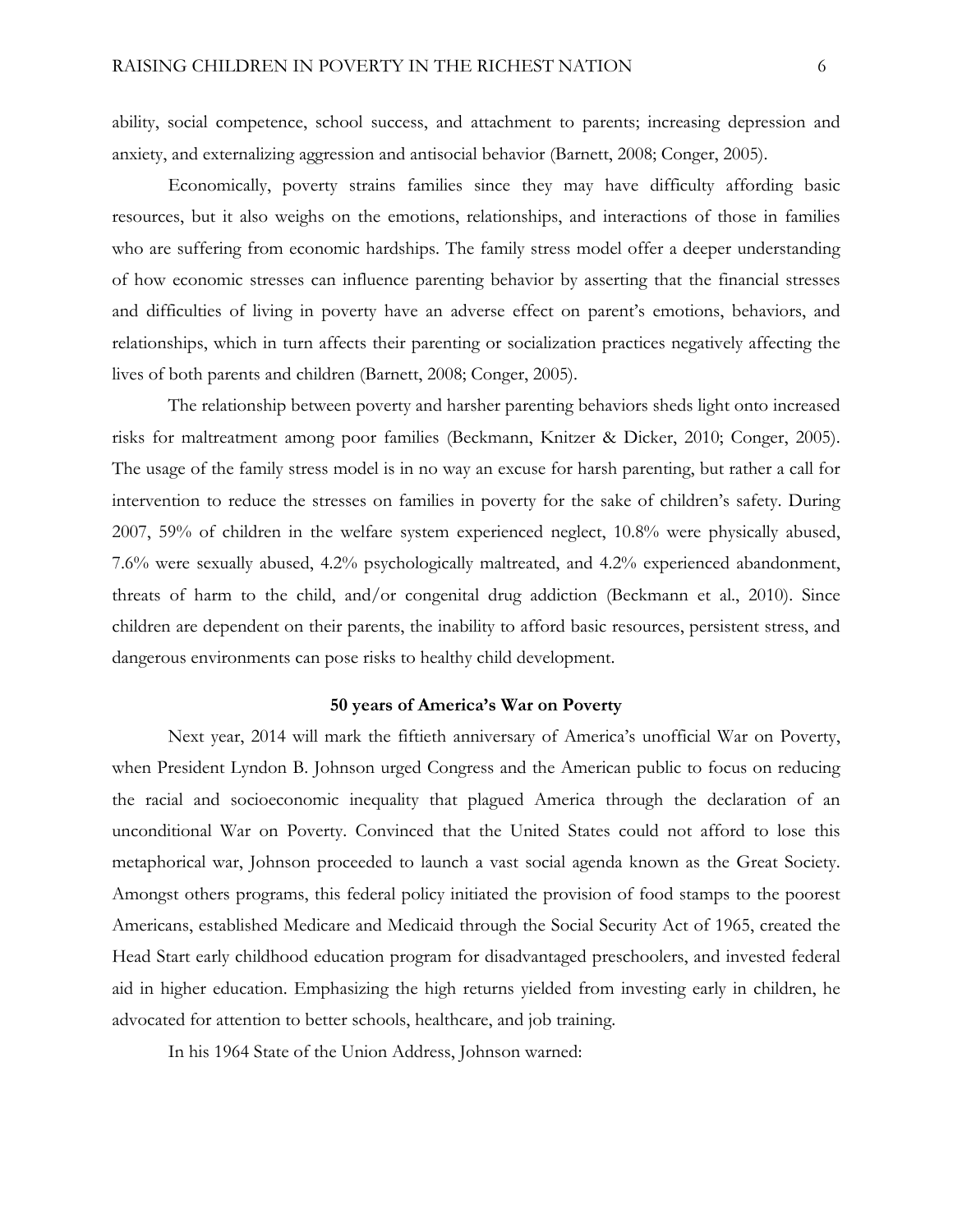Very often a lack of jobs and money is not the cause of poverty, but the symptom. The cause may lie deeper in our failure to give our fellow citizens a fair chance to develop their own capacities, in a lack of education and training, in a lack of medical care and housing, in a lack of decent communities in which to live and bring up their children.

Yet, half a century later many anti-poverty supports do not reach everyone who needs them. Subsidized housing reaches 2.34 million Americans serving only  $9\%$  of those eligible. SNAPS (formerly food stamps) helps 33.7 million people buy groceries, but only reaches 66% of those eligible. TANF (cash assistance to poor families) is accompanied by a work requirement and a 5-year limited term for one's lifetime reaching 4.03 million families, only 40% of those eligible (Shanks & Danzinger, 2011).



The United States espouses ideals of equality, freedom and opportunity. Nevertheless, percentages of child poverty rates, low birth-weight births, infant mortality rates, child death rates, teen birth rates, teen death rates, high school dropout rates, and idle teens all have statistically significant differences between states indicating vast disparity in child well being (O'Hare, Mather, & Dupuis, 2012). Differences between state policies are expected in the United States, given its large size, federalist structure, and the diversity between regions. State governments yield enormous freedom in determining social policy determining two thirds of the total funds spent on children resulting in variance between states accomplished primarily through state management of eligibility and benefits criteria of federal programs (O'Hare et al., 2012).

In the 2008 election, candidate now President Barack Obama reiterated Johnson's notion of arming children in poverty with the skills and resources to overcome economic hardship. Criticizing the hyper-individualistic approach to social supports, Obama explained:

In Washington, they call this the "Ownership Society," but what it really means is that you're on your own. Out of work? Tough luck, you're on your own. No health care? The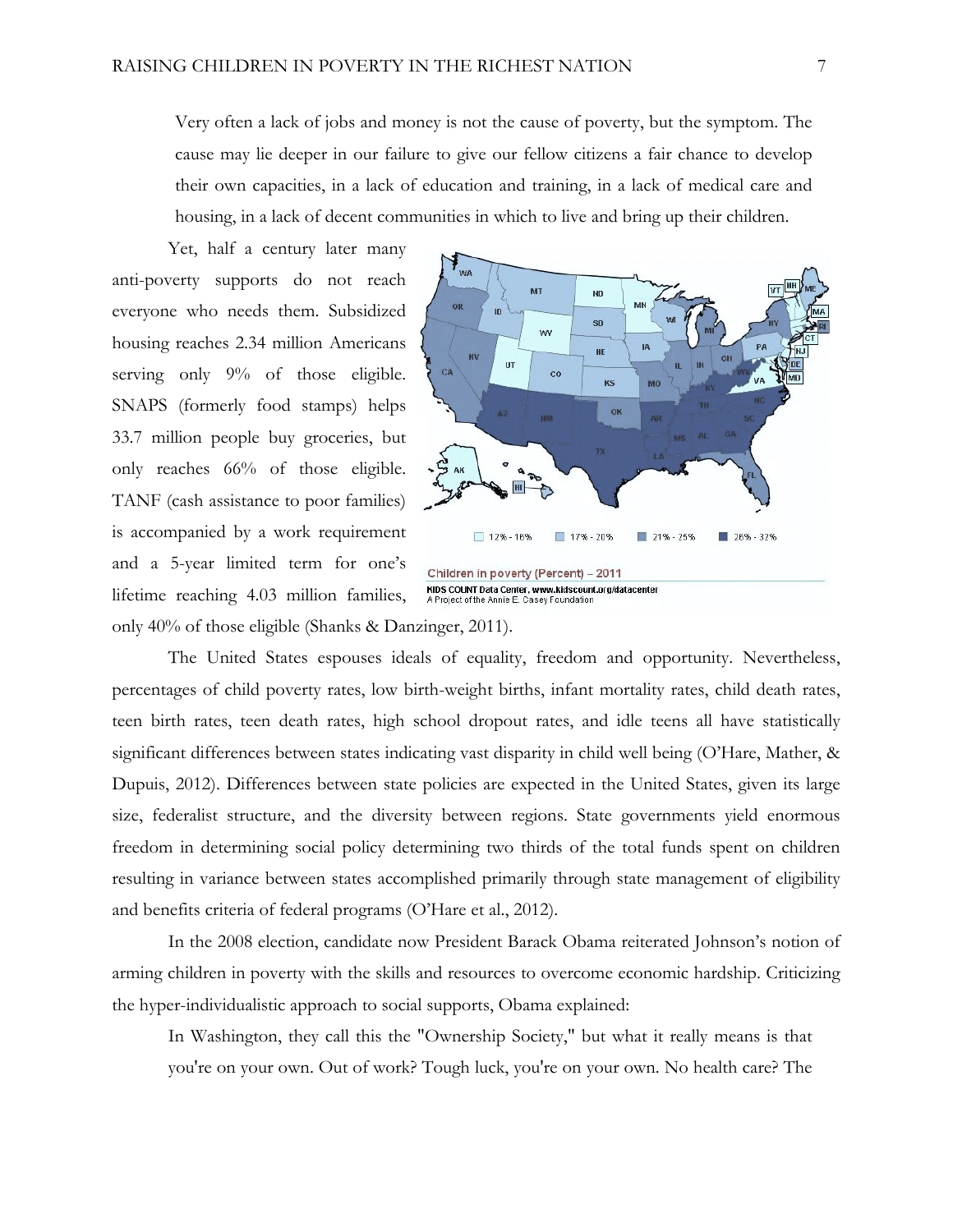market will fix it. You're on your own. Born into poverty? Pull yourself up by your own bootstraps, even if you don't have boots. You are on your own. (Obama, 2008)

Crucially, impoverished children cannot lift themselves out of poverty without basic resources to develop their capacities to rise above their economic circumstance. Rather, living in poverty subjects children and their families to significant stresses, essentially submerging their potential through economic duress making upward economic mobility difficult.

### **American exceptionalism toward family policies**

While American politicians invoke family values, the rhetoric often does not follow through to enacting policies for families. *Family* and *family oriented* words are considered a 'sure fire vote winning strategy' for American politicians appearing over 218 times in an average week over a 10 year period in Congressional records, used in 1/3 of all speeches, statements, tributes, and images. (Bogenschneider, 2011)*.* However, this discussion of families rarely translates into family directed policies. In the 2012 session, state lawmakers introduced more than 800 bills in 46 states in the 2012 that addressed issues relating to young children, but only 92 passed into law (National Conference of State Legislatures, 2012).

In fact, the United States is a notable outlier when it comes to many family policies that seem commonplace for most other Western nations. One example is that paid parental leave policies have been linked to advantageous child and maternal health outcomes and utilized by 163 nations around the world, but the United States protects 12 weeks of unpaid leave for about half of mothers in America, while the remainder receive no maternal leave benefits (Widener, 2007).

For many, skepticism about family social interventions is rooted in a fear of creating a dependency on welfare. Neoliberal theorists who heavily influenced the welfare system in the United States such as Friedrich von Hayek and Milton Friedman argued that "coercive redistribution of the welfare state set the democratic polity on the slippery slope towards totalitarianism, cultures of welfare dependency, and the demise of self – reliance and individual responsibility" (Hemerijk, 2012, p. 41). Additionally, arguments against vast public spending and public deficits in neoliberal states are made "in the name of future generations whose well being should not be mortgaged" (Morel, Palier, & Palme, 2012, p. 9).

Discussions over family policies in the United States are littered with controversy from multiple angles. Religious and moral arguments advocate helping struggling poor children, although historical notions of reliance on private charities rather than governmental supports as well as the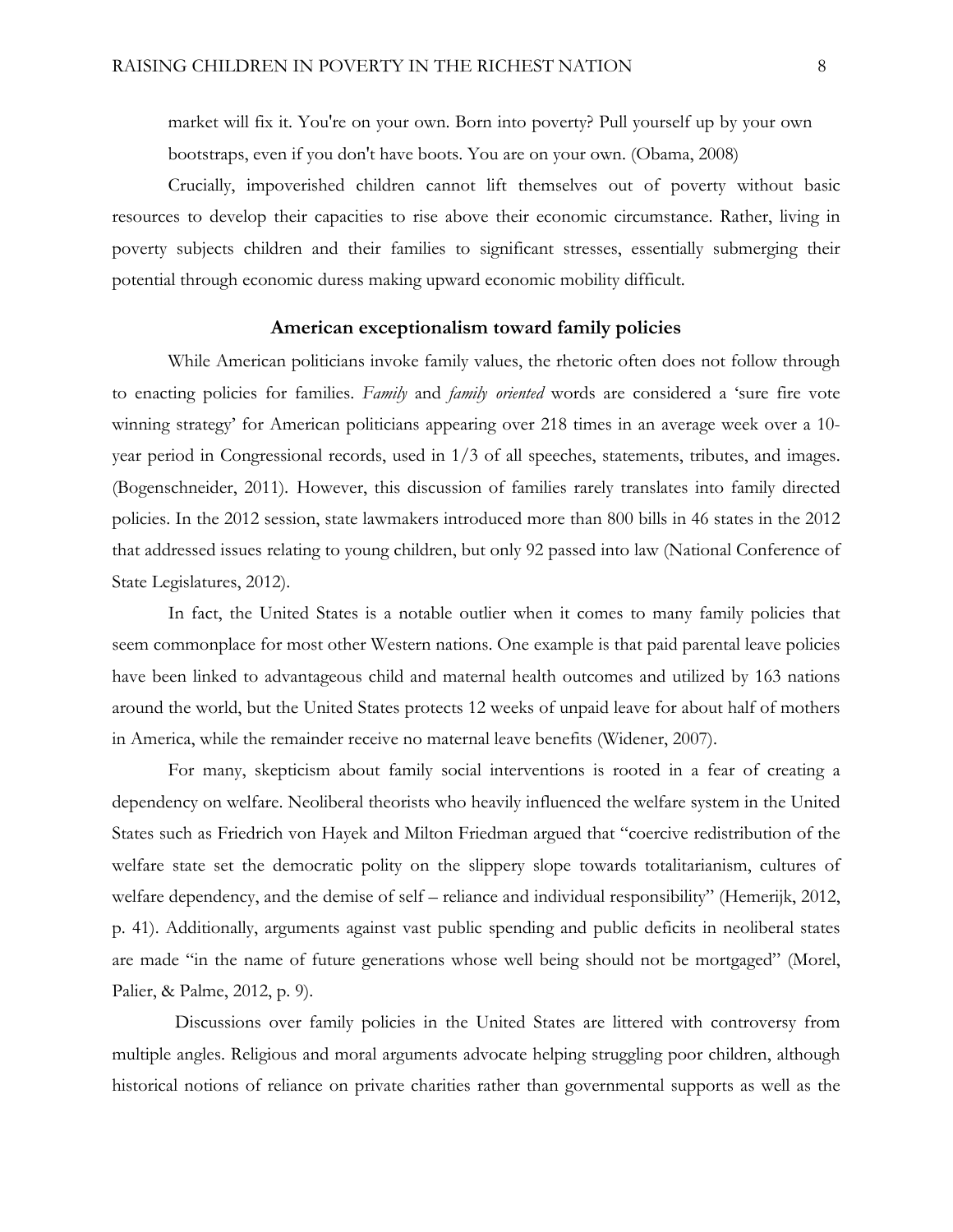concept of the Protestant work ethic also arise. Economic arguments supporting child benefits cite social investment, early returns, and the importance of activating policies, whereas those opposing claim that vast government spending on social supports does not help future generations, but rather chains them to further debt (Morel et al., 2012). Politically, discussions question the role of the government in relation to the privacy and autonomy of families, often alluding to a fear of treading remotely near 'socialist policies' that for most Americans still connote images from the Cold War, pitting democracy and freedom against communism and governmental control. Perhaps somewhat encouraging America's outlier status is the national notion of American Exceptionalism.<sup>1</sup>

The term "American Exceptionalism," is said to have been coined by Alexis de Tocqueville in 1831, has historically referred to the perception that the United States differs qualitatively from other developed nations, because of its unique origins, national credo, historical evolution, and distinctive political and religious institutions… The phrase sometimes also connotes the notion that America's canonical commitments to liberty, equality, individualism, populism, and laissez-faire somehow exempt it from the historical forces that have led to the corruption of other societies. In American political life, the concept flows through the rhetoric of nearly every American President, from Washington's Farewell Speech, to Lincoln's Gettysburg Address, to Reagan's image of a shining city on the hill, to nearly every post-September II speech of George W. Bush. (Koh, 2003, p.1481)

Taught in many middle school textbooks, the idea was used to justify the Manifest Destiny in the 1840s – the American expansion into Native American lands that were deemed barbaric in order to spread her virtuous ideals of freedom and liberty. Originally written as a critique of Americans, the idea has been transformed into a national myth of cultural superiority. The concept of American Exceptionalism can be used to explain why the United States never adopted many social policies.

In the influential and controversial works *American Exceptionalism: A Double Edged Sword* by Seymour Martin Lipset, (1996) and *It Didn't Happen Here: Why Socialism Failed in the United States* by Lipset & Gary Marks (2000) authors discuss how "Americanism, however, is an "ism" or ideology in the same way that communism or fascism or liberalism are *isms*. The American ideology, stemming from the American Revolution, can be subsumed in five words: antistatism, laissez-faire, individualism, populism, and egalitarianism" (Lipset & Marks, 1996, p. 1). Using American

<sup>&</sup>lt;sup>1</sup> See also: Ceasar, James W. The Origins and Character of American Exceptionalism. American Political Thought.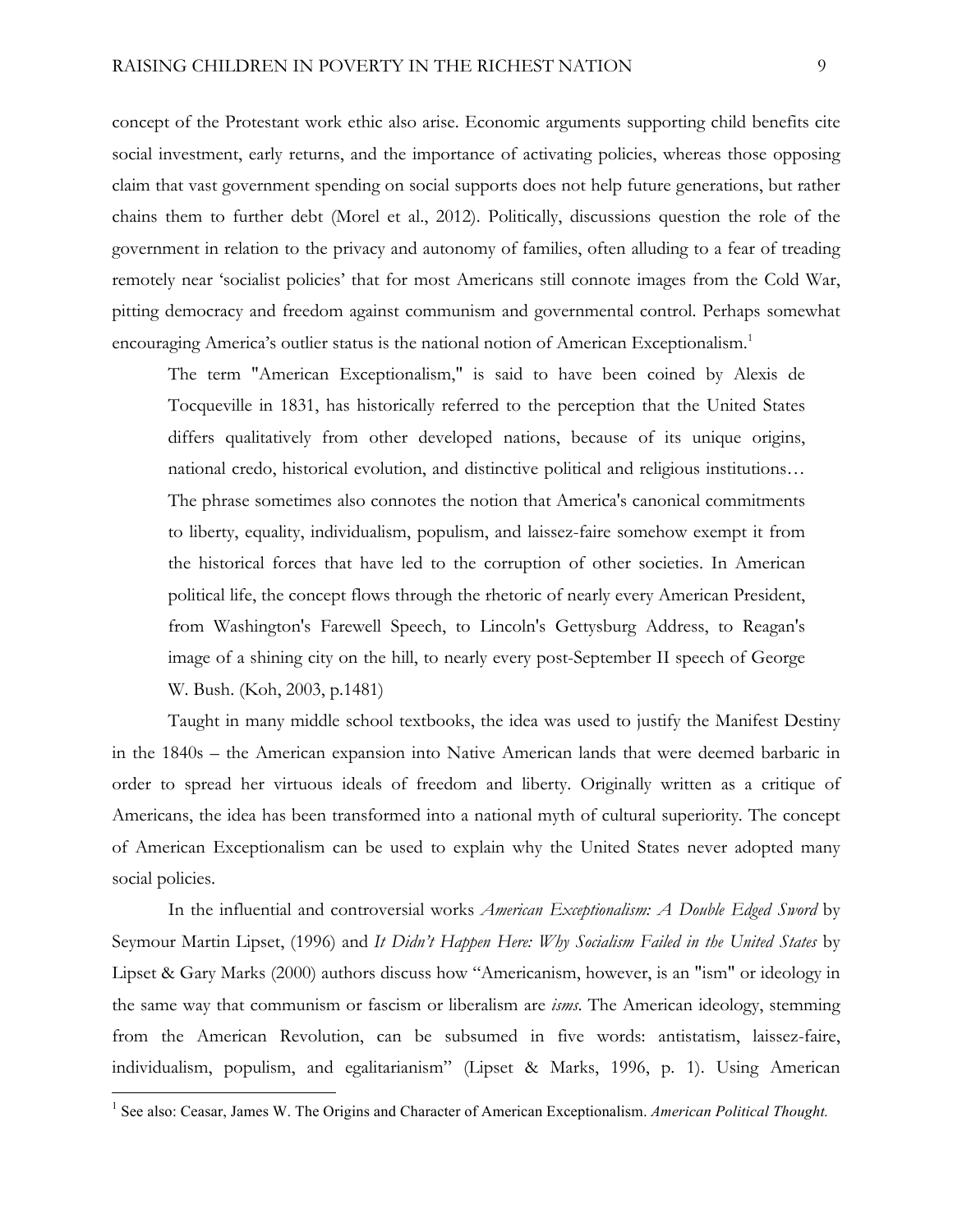Exceptionalism to explain why the United States never adopted socialist policies found in many European welfare states has concerned prominent social theorists for decades from Friedrich Engels, Trotsky, Lenin, Werner Sombart, and H.G. Wells (Lipset & Marks, 1996).

# **The capability approach**

Throughout the 1980s, Amartya Sen pioneered the capability approach as an alternative way of understanding welfare economics, later winning the Nobel Prize in economic sciences and participating in the creation of United Nations Human Development Index (Clark, 2005; Harvard biographical note, 2013; Robeyns, 2005; Sen, 1985). Drawing on philosophical roots of Aristotle, Marx, and the commonly known Basic Needs Index, Sen highlighted the relationship of commodities to human flourishing (Clark, 2005; Sen, 1985).



Figure 1 Visual representation of a person's capabilities and social and personal context (Robeyns, 2005:98)

Playing a large role in the capability approach is the social context of a population due to how sociopolitical factors influence what resources are available, how social preferences are determined, as well as what capabilities or opportunities exist. While the capability approach touches on many important and interrelated social processes, the essential relationship demonstrated is the importance of the availability of commodities (resources shaped by the social context) to the development of capabilities and the resulting desired functioning (Clark, 2005, Robeyns 2005; Sen, 1985).

A simple analogy of the capability approach is one of a child with high intelligence who may be unable to foster and develop their skills fully if they only have access to a poor education system.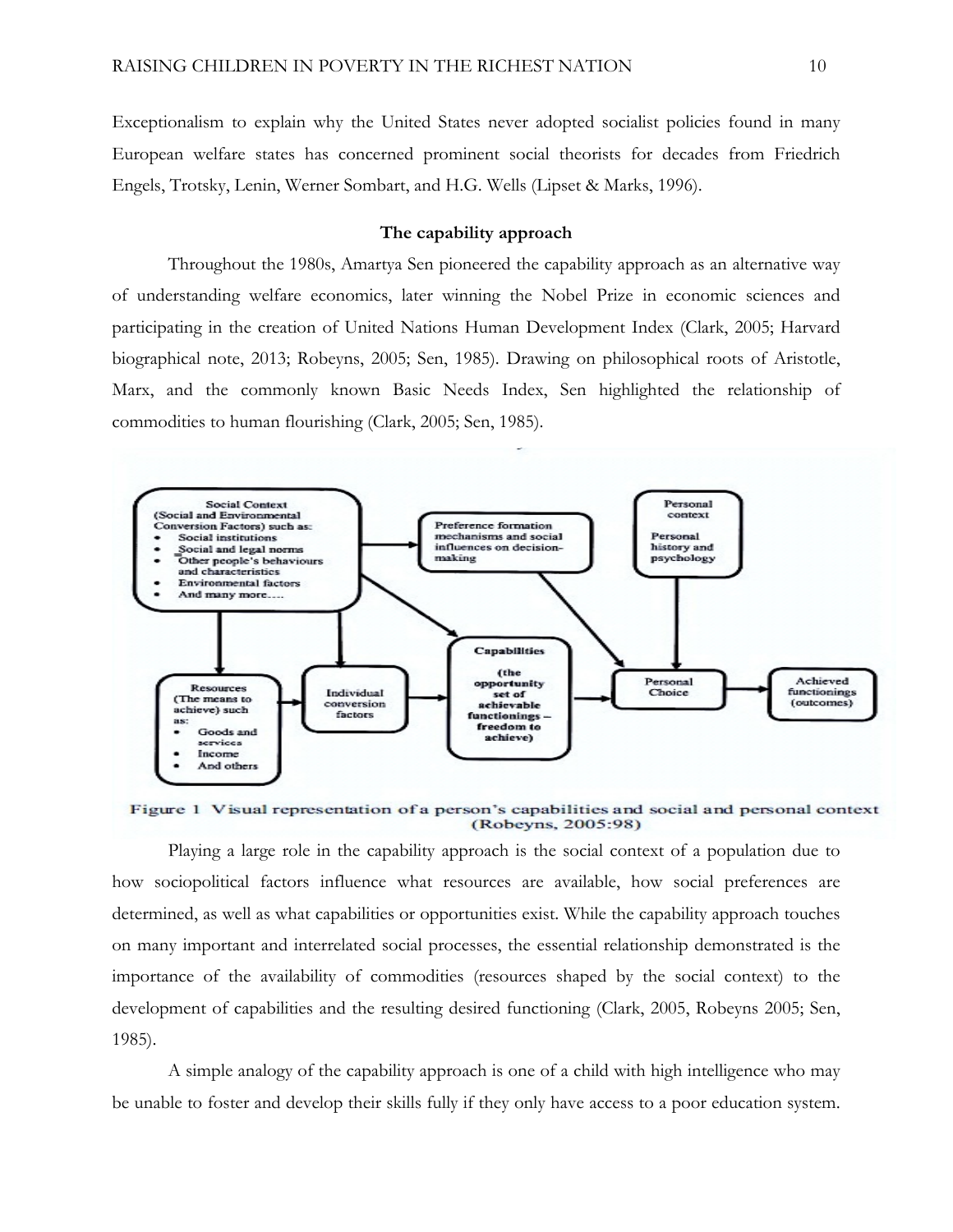In this example, the availability and quality of the commodity/resource of education can drastically affect the development of capabilities and later outcomes. When determining how to improve supports for raising children in poverty, providing resources for parents and young children is essential to cultivating capabilities that can lead to better outcomes later in life.

# **Using capability approach to reduce stresses of raising children in poverty through parenting support programs**

Most Americans live with a moderate level of stress (APA, 2010). The family stress model illustrates how stresses from economic hardship can result in negative outcomes for children (Conger, 2005). Costs of child rearing such as healthy food, school clothes, toys, books, activities, etc. weigh on many parents. These common costs of parenting weigh even more as parents living in poverty struggle to meet the numerous challenges and demands of family life, working long hours for low wages to shoulder the additional economic burden of children on top of those of regular life.

As demonstrated through the family stress model, low-income parents face heavy pressures and anxieties due to economic hardship as well as having fewer coping resources (such as reliable transportation, childcare services, or health insurance), which can result in harsher parenting behavior (Conger, 2005). On average, lower income parents are less educated, less sensitive in responses toward their children, offer less emotional support, use less extensive vocabularies, read less, and engage less discourse in with their children (Kalthoff, 2010). Thus, easing the stresses of poor parents by equipping them with the knowledge, resources, and skills ("capabilities" in Sen's capability approach) to handle the difficulties of parenthood and poverty can help to provide a safe and nurturing family environments more likely to foster positive development.

By empowering parents with information, strategies, and skills, parental support programs have been linked to a variety of positive outcomes for children from school readiness competencies, social-emotional development and preventing behavioral problems, to preventing child abuse and neglect (Beckmann et al., 2010). Many parenting support programs vary in their target groups, theoretical frameworks, and recommended strategies. Some focus heavily on what to expect from children at different developmental stages, others promote parent-child interaction, and some promote positive discipline techniques (US Department of Health and Human Services, 2013). Perhaps the most widely used parenting program is the Australian Triple-P positive parenting program, now in use in 25 different countries. Triple-P emphasizes self-regulation through encouraging parents to use self-efficacy, self-management tools, and personal agency when problem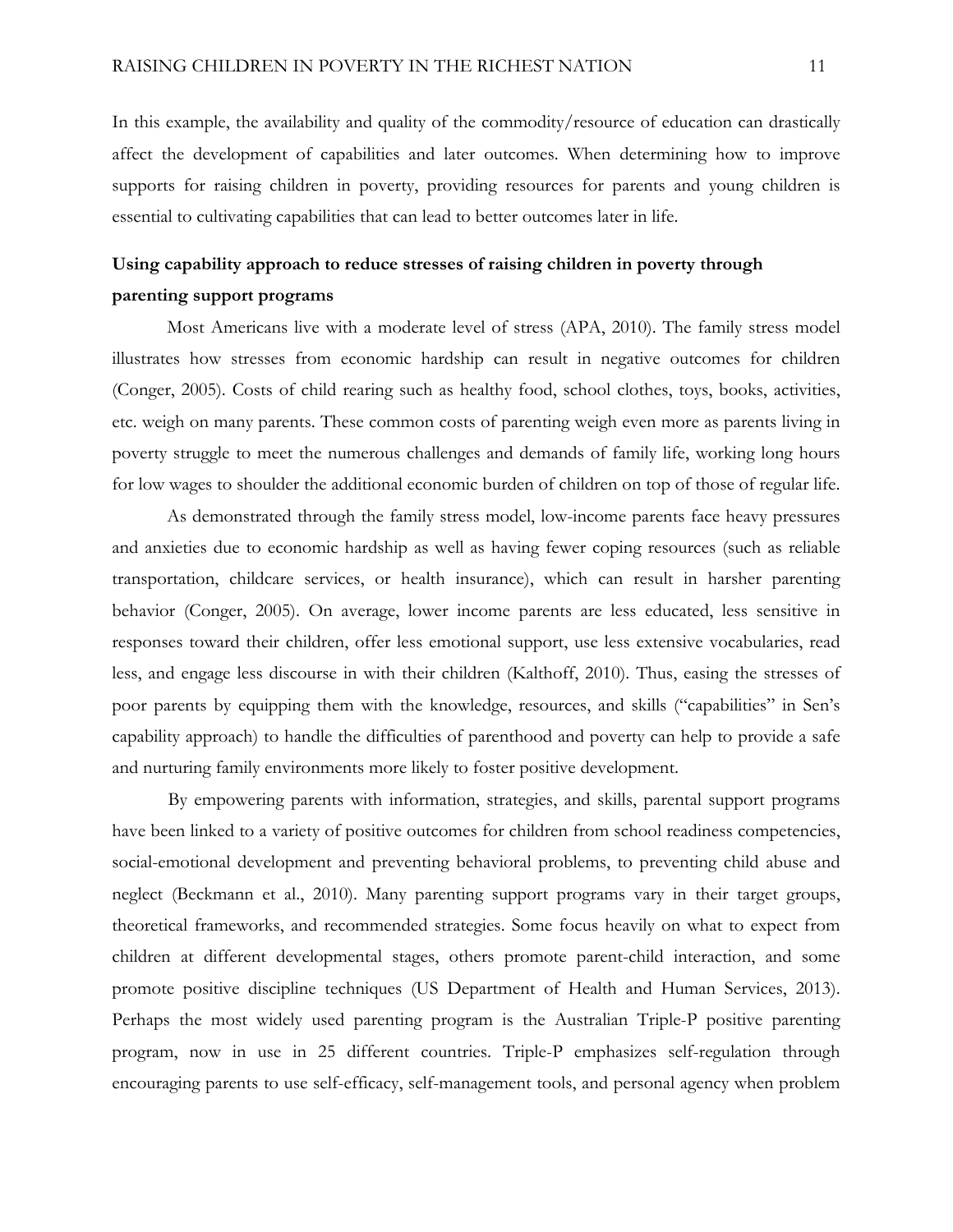solving, and continuing to use the skills after the intervention (Sanders, 2008). This once again relates to both the family stress model and Sen's capability approach: by arming stressed parents with resources (self regulation skills), they develop their own capabilities to reach desired functioning (Sanders, 2008; Sen, 1985). Parenting support programs embrace Sen's capabilities approach by providing the resources and means to achieve for parents to foster happier home environments and ultimately higher child well being. Given the implications for children growing up in home environments with high levels of toxic stress illustrated through the family stress model, improving access to parenting support programs can serve to educate parents about behaviors that can promote healthy child development.

#### **Smart Practices from Abroad: Child well being in the Netherlands**

Various child well being surveys confirm that most Dutch children and families are 'doing well.' The Netherlands exhibits strong family and child outcomes when compared to the average of OECD nations - higher employment rates, parental education rates, and fertility rates as well as low levels of youth unemployment, high reading literacy levels, below average levels of child income poverty, and high levels of life satisfaction in childhood (OECD Doing Better Netherlands Country Profile, 2013).

The most recent Unicef *Innocenti* report, "Child well being in rich nations: A comparative overview," ranks the Netherlands as having the highest overall child well being across five dimensions (2013). Yet, this recent success in the overview came as little surprise for many given the recent Dutch child well being measures. Below are some of the largest recent studies that all seem to distinguish particular success in the Netherlands.

- § **2001-2002**: Netherlands led child well being tables in Unicef data (Unicef, 2013)
- § **2007:** Unicef *Innocenti* Report ranks the Netherlands as having the highest average score. Also, Dutch children ranked  $1<sup>st</sup>$  in self-reported satisfaction. (Unicef, 2007)
- § **2008:** The British Child Poverty Action Group found the Netherlands to have the highest average score of child well being among 29 European nations (CPAG, 2008).
- **2010:** The World Health Organization compared data from 11, 13, and 15 year olds from 39 different nations finding Dutch children self-reported the highest life satisfaction based on a ladder from 1 to 10. (HSBC, 2010)
- **2010:** In comparison to children and teens from other nations, Dutch children have among the lowest rates of obesity, diet less, eat breakfast more often, drink less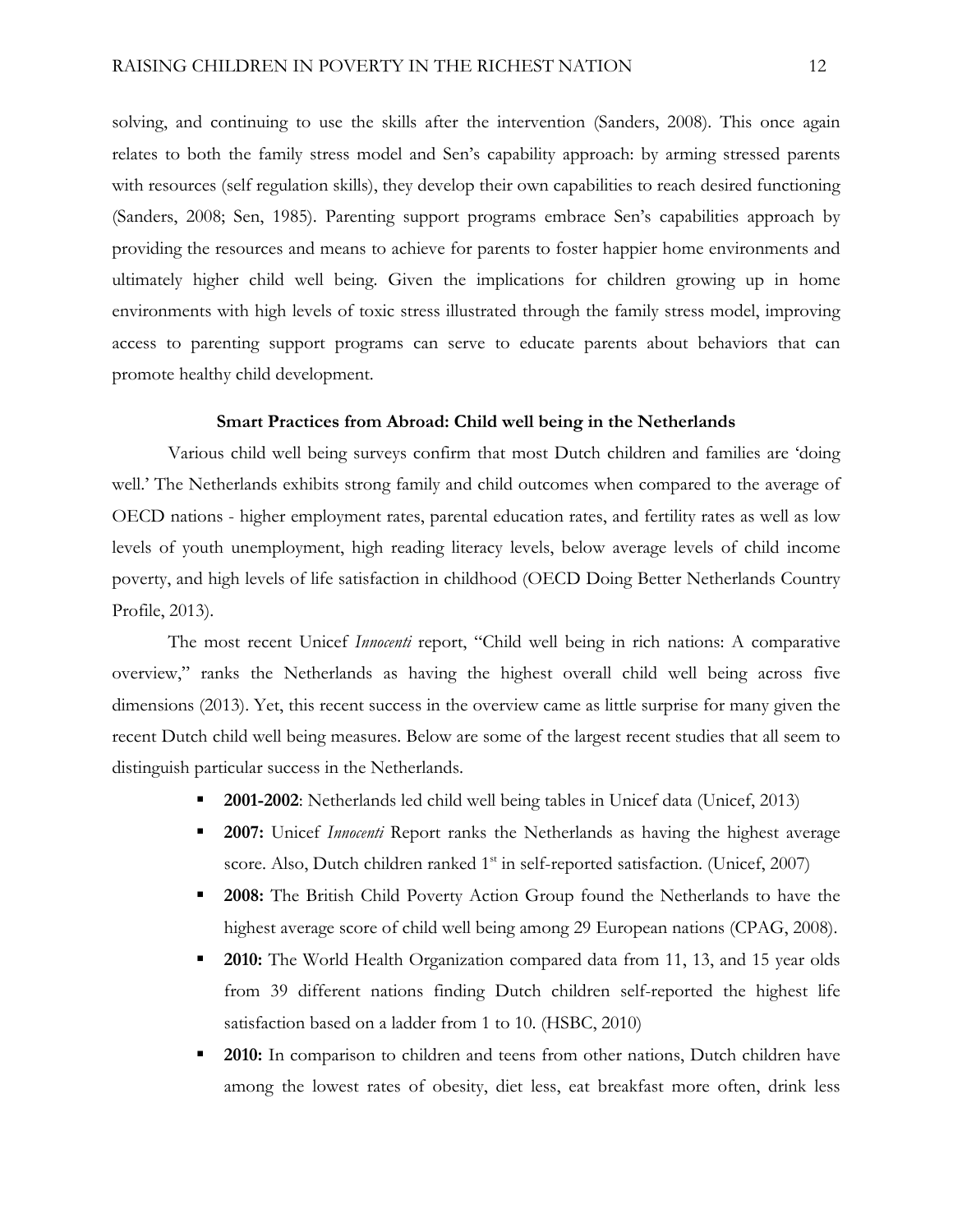alcohol, smoke less tobacco and cannabis, and have less unsafe sex than most of the other nations (Currie, Zanotti, Morgan, Currie, de Looze, Roberts, Samdal, Smith & Barnekow, 2012).

Dutch child well being rankings set an enviable example for other advanced industrialized nations struggling with tackling child poverty. New Zealand is one among several who seek to learn from the Netherlands. The Every Child Counts organization commissioned 'The Netherlands Study' in order to investigate Dutch public policies and programs that could serve as an example for policy reform in their own nation (Row Davies Research (RDR), 2012). Particularly impressed by the OECD reports on spending and child well being, the study emphasizes "that the Netherlands achieves beneficial outcomes for children comparable to the highest spending countries in the OECD, such as Denmark, while spending less than half the amount per child." (RDR 2012, p. 7).

The Every Child Counts organization used a collection of Dutch policies regarding parent support and education, early childhood education access and availability, housing availability, poverty reduction strategies through labor market and income support, youth policy, reducing vulnerability through systematic approaches and targeted programs, and children's rights and youth participation (RDR, 2012). The Dutch smart practices in these policy areas serve as a basis for recommendations for eradicating child poverty in New Zealand. Whether the Dutch approach to supporting families and promoting child well being can be extrapolated to an American context, particularly to tackle the social problem of child poverty, depends heavily on social contexts regarding parenting and childhood in each nation. Thus, this research project investigates the following question:

# **What sociopolitical commonalities encourage the adoption of Dutch inspired Youth and Family Centers in the United States to reduce the stresses of raising children in poverty?**

# **Research design**

Incorporating Sen's capability approach, this research project compares the social context of parenting as well as resources that support parenting and early childhood in the United States and the Netherlands. The Netherlands is used as a model for assessing supports for children and parents primarily because of repeated successes in child well being surveys and recent political attention towards supporting parents. Additionally, despite the Great Recession, the Netherlands initiated significant policy attention and public funds towards supporting the role of parents in promoting child well being from the 2007 to 2010. This is seen not only in the former Youth and Family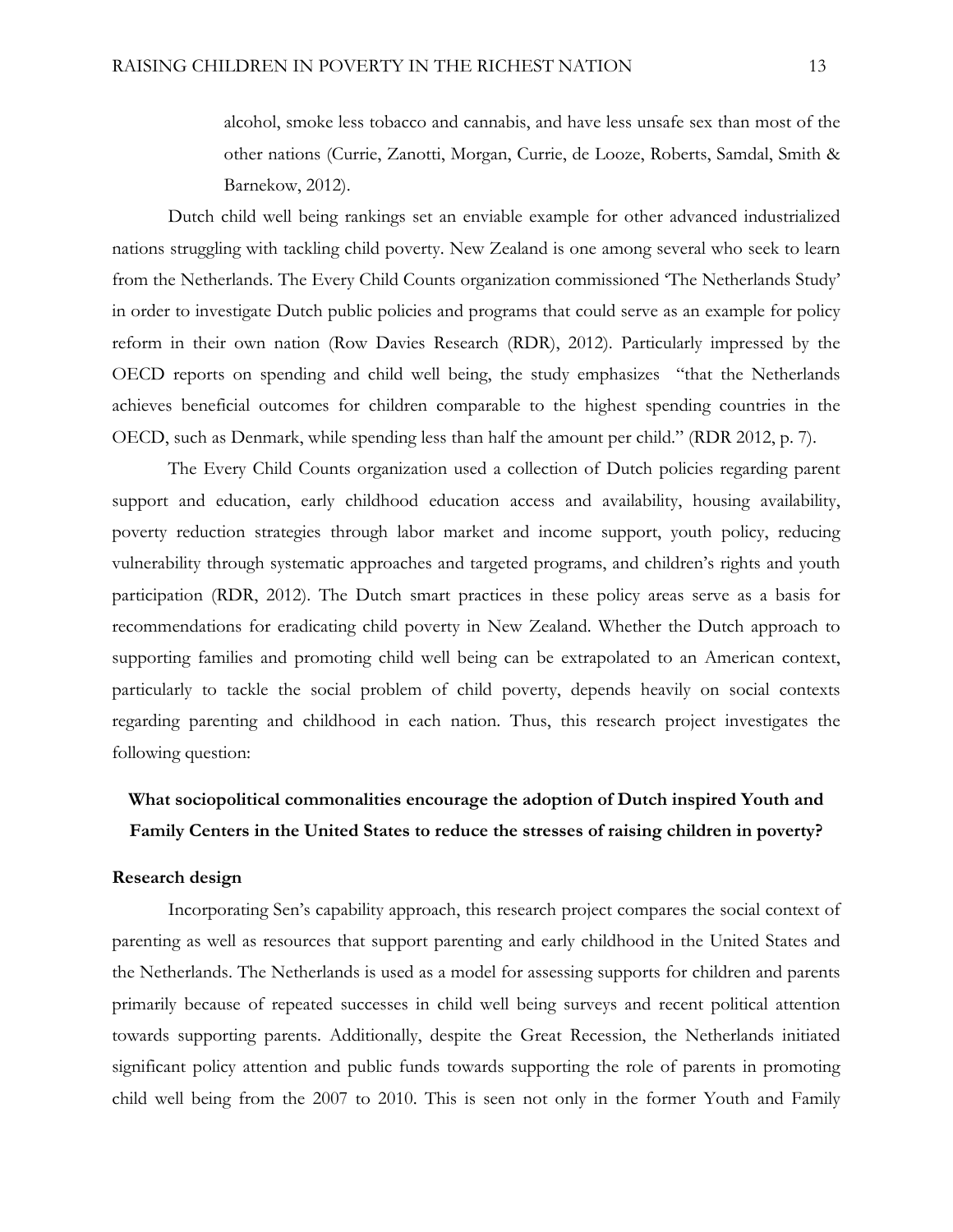Ministry, but also in the Every Opportunity for Every Child policy proposal that established Youth and Family Centers in all Dutch municipalities. The Youth and Family Centers embrace both Sen's capability approach – through providing parenting education and parenting support programs that teach skills and knowledge about child rearing; and also the family stress model by offering a centralized location for supports that aim to ease burdens or stresses on parents.

Because these Youth and Family Centers incorporate both Sen's capability approach as well as the family stress model, they may have beneficial repercussions in the United States – particularly for parents raising children in poverty. However in order to reconcile American hesitations towards family policies, common sociopolitical factors regarding parenting and children can be used to justify how this form of parenting support in use in the Netherlands may be applicable in an American context. In order to do this, I will address sociopolitical issues regarding parenting and early childhood in each nation. Then, what features of the Dutch implementation of Youth and Family Centers may be reconcilable with the American context of parents raising children in poverty. With the family stress model and Sen's capability approach as guiding theoretical frameworks, assessing the sociopolitical context of Youth and Family Centers in the Netherlands can ultimately serve as a smart practices analysis for translating family supports from abroad into the United States.

This research is a qualitative cross-national sociopolitical analysis that aims to identify smart practices in parenting and child policy in the Netherlands that can ultimately be used to reduce stresses on parents raising children in poverty in the United States. Contextual commonalities and differences towards parenting and children are evidenced by data from national responses to the United Nations Convention on the Rights of the Child (UN CRC), academic research on cultural ethnotheories of parenting, and national policies, institutions, and programs of parenting support.

The UN CRC is the most widely ratified human rights treaty to ever exist; yet, the United States is the only nation (other than Somalia) to refuse its adoption. Examination into what kept the United States from adopting the UN CRC is thus relevant to discussion of sociopolitical attitudes towards children as well as parents. Comparing the American skepticism regarding the UN CRC with the Dutch implementation illustrates two different approaches towards children. Comparing cultural attitudes about parenting and childhood provides further perspective into the social context surrounding families. Given the relationship between social context and resources addressed in the capability approach, cultural commonalities between American and Dutch perspectives can help to establish the adoption of smart practices from Dutch parenting support to ease stresses on parents raising children in poverty in the United States. Finally, discussion of how parenting support is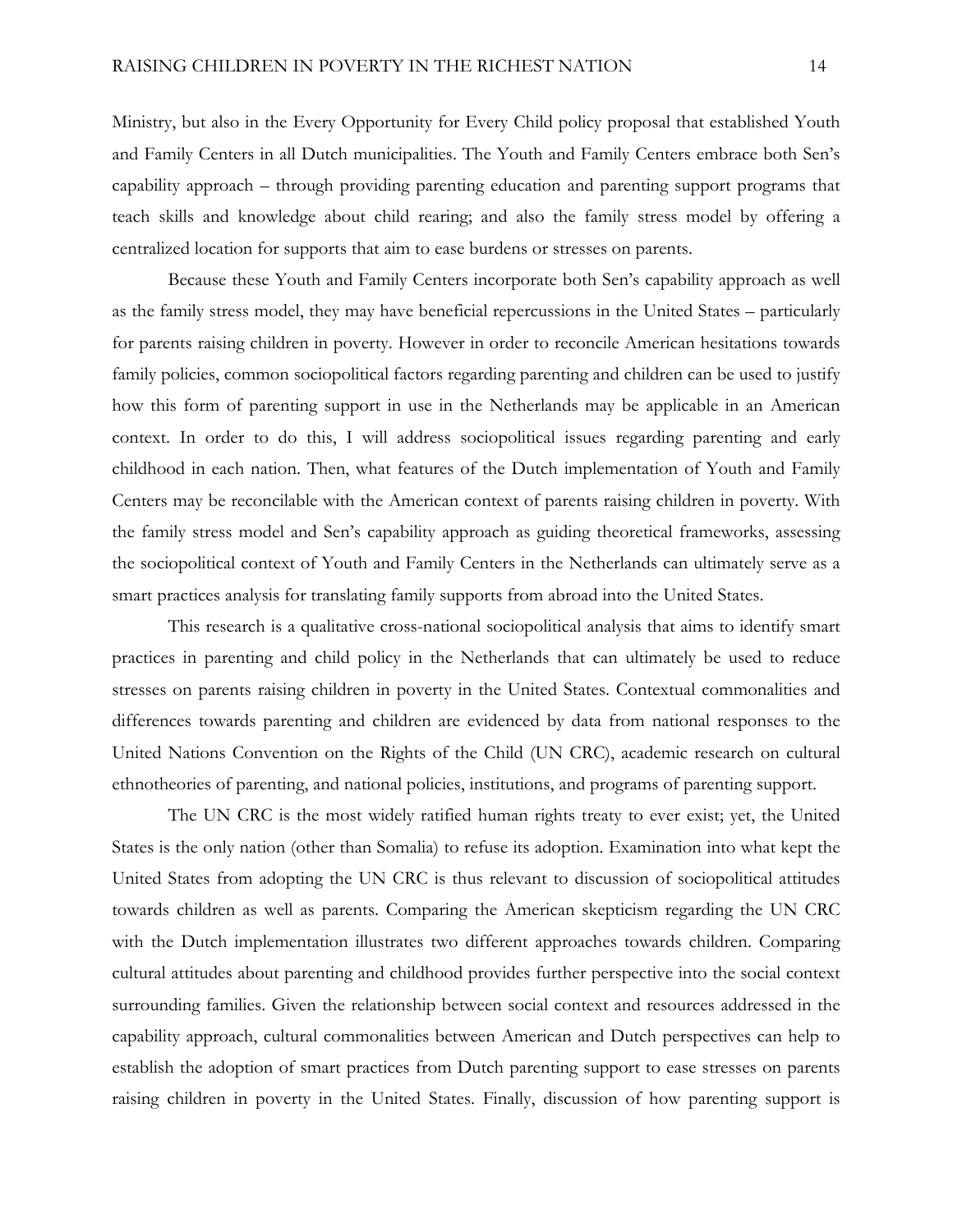incorporated into Dutch policies, institutions, and programs illustrates resources that can help parents develop their capabilities ultimately achieving desirable outcomes.

# **National Responses to the United Nations Convention on the Rights of the Child**

Discussion of child poverty or child well being in the United States must address the nation's refusal to ratify the UN CRC in the 1990s. The United States prides itself as a leader in promoting human rights globally, yet would not ratify the UN CRC intended to guarantee civil, cultural, economic, political, and social rights to children. Although the United States had a significant role in drafting the Convention, President Reagan's delegates "essentially stated that the United States would never ratify the Convention but was participating in the drafting process so that these other countries would have a better treaty" (Cohen, 2006, p. 188).<sup>2</sup> The United States proposed more articles than any other nation ranging from family reunification, freedom of religion, the right to privacy, protection from abuse, review of placement, freedom of speech, and freedom of association and assembly (Cohen, 2006, p. 191).

Reviving anti-statist virtues of Americanism previously mentioned, many opposed to ratifying the UN CRC claimed that its ratification would give up national sovereignty to the United Nations and essentially override parental rights towards their children (Scherrer, 2012). Since ratification requires member states to submit progress reports on implementation, critics also feared that the United States could be held at the mercy of a foreign tribunal with the potential to be biased against the United States. Rumors over the implications of ratification of the UN CRC flew wildly, snowballing into ideas never mentioned in the UN CRC. As such, "groups succeeded in framing the UN CRC as an assault on United States culture by the United Nations by contending that it advocated loss of parental control over their children, abortion, homosexual behavior, Satanism, gang involvement, and control of US families being placed in the hands of small and sometimes hostile countries"(Scherrer, 2012, p. 17). Amidst fears that a supranational government was trying to take away parental rights such as to homeschool their children, spank their children, and require their children to attend church, the UN CRC remains yet to be ratified.

The refusal of the United States to ratify the UN CRC makes comparisons with different nations difficult. They do not share a clear common declaration of goals, as is the case with the Universal Declaration of Human Rights for example, an international human rights treaty the United States has ratified. Essentially, the United States refusal to ratify the UN CRC declares that it does

<sup>2</sup> Dr. Price Cohen participated in the drafting of the UN CRC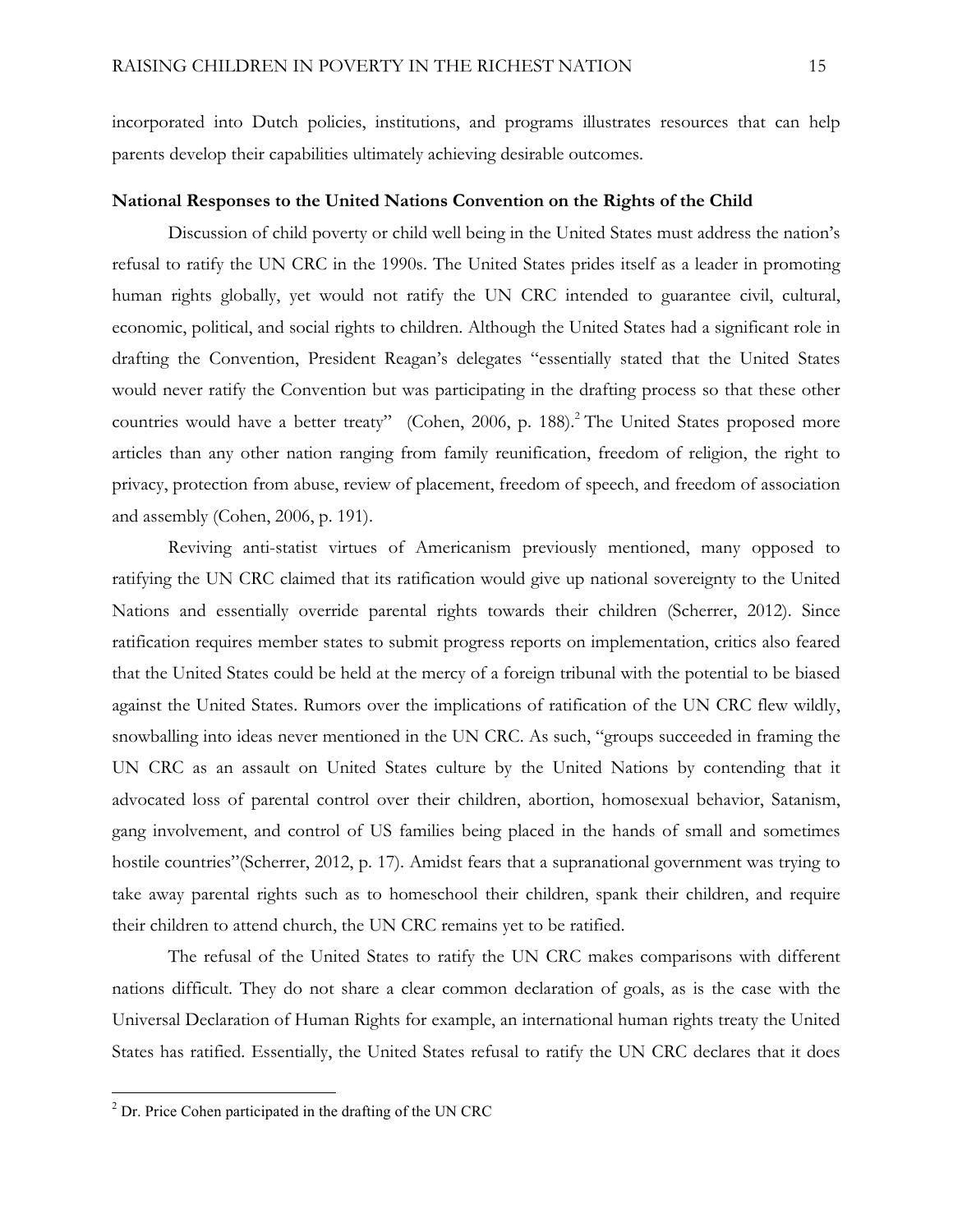not agree with the goals and guidelines for children accepted by all other nations. This presents an obstacle in cross-national and international comparisons with efforts and policies towards children, since those who have ratified the UN CRC presumably aim towards its implementation, whereas the United States emphatically does not. However, the active participation in the drafting process shows that the United States does hold many of the values and goals expressed in the Convention, but could not ratify it in entirety due to the political sensitivity towards parental rights and family autonomy.

Conversely, the Netherlands ratified the UN CRC in 1995 aiming to guarantee children's rights and promote children's well being. High child well-being and self reported life satisfaction of children in the Netherlands suggest that the Dutch practices of implementation warrant examination for smart practices that may be effective in other nations. In accordance with the UN CRC, the Netherlands fulfills a feedback loop with the UN Committee on the Rights of the Child every five years providing reports on implementation, reservations, and concerns of the UN and children's rights groups (UN Concluding Observations, 1999; Netherlands State Party Report, 2003; UN Concluding Observations, 2004; State Party Report, 2007). This feedback loop illustrates some of the following provisions for parents and families.

In order to ensure parents have the resources and time to raise their children, the Netherlands implemented the Working Hours Adjustment Act (*Wet Aanpassing Arbeidsduur)* to allow parents to make structural adjustments to their working hours to help combine work and care. Likewise, the Basic Childcare Provision Act (*Wet Basisvoorziening Kinderopvang)* increased organized childcare, the structure of childcare provision, and the quality of supervision of childcare services. In 2004, the Better Protected (*Beter Beschermd)* policy required parenting plans to be created in instances of divorce to divide and share responsibilities in the best interests of the child. In 2007, the Netherlands officially banned parental violence against children including corporal punishment and psychological abuse. The same year, a policy plan was implemented dedicated to easing the responsibilities on parents and enabling the natural capacities of children. According to the Dutch government's website, the main points of the 54 articles in the UN CRC can be divided and grouped into following categories:

- **Provision:** Good and free education, good and accessible healthcare and other forms of care
- **•** *Protection*: Freedom from ill treatment, exploitation, neglect, child labor, acts of war, child trafficking and slavery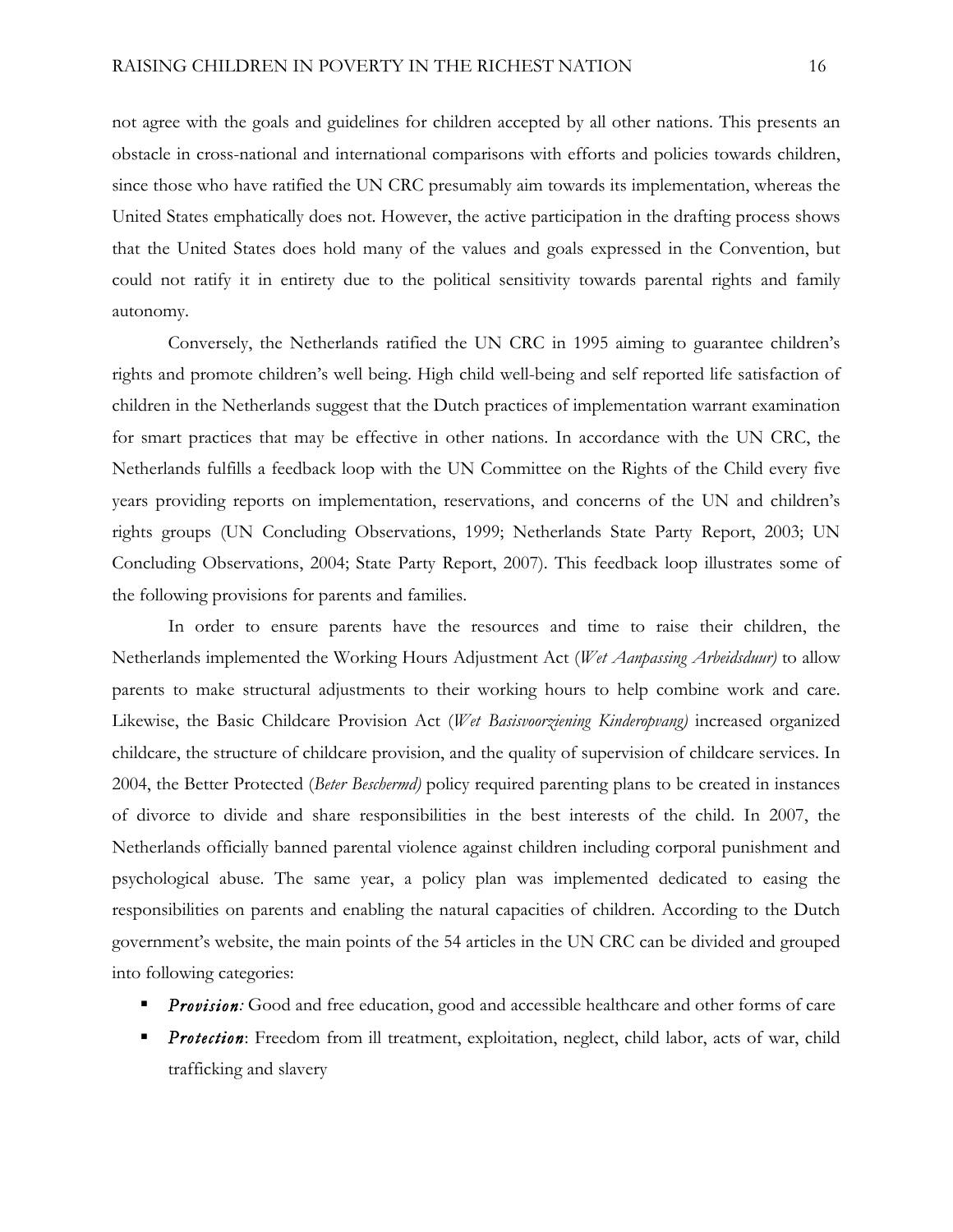**•** *Participation*: Children should be given the opportunity to participate in everything related to their lives including freedom of expression and an opportunity to make their views known and take part in the decision making about matters that may have a bearing on them

Debate has been raised, particularly from the United States, claiming that the UN CRC infringes upon inherent rights parents have of raising their children. While the primary concern of the UN CRC is the best interests of children, it recognizes the dependence children have on parents and the responsibility of parents in the preamble. The issue of parental rights and duties is addressed again in the eighteenth article about parental responsibility, reinforcing the important place parents and supporting parents have. Embracing the important role parents play in early development, many policies, programs, and services in the Netherlands are not only child-directed but also parentdirected and/or family-directed.

# **Sociopolitical attitudes towards parenting and childhood**

American tradition holds that the family is private and autonomous. Legal decisions are guided by cultural assumptions that (1) privacy strengthens families and (2) that parents will act in the best interests of their children (McMullen, 1992). Historically, the development of family autonomy and privacy "presumes that any contacts initiated by the public sphere will be potentially damaging. [So] 'Family autonomy' and 'privacy' imply a policy of state non-intervention" (McMullen, 1992, p. 589). This is also reflected in the hesitation and skepticism regarding the UN CRC. For some, supervision and laws coming from a supranational organization such as the United Nations violate American conceptions of privacy, family autonomy, and anti-statism associated with American exceptionalism. Unfortunately, the assumption that parents will act in the best interests of the child is not always enough. Inevitably, while some parents may act in what they perceive to be the best interests of their children "depending on their knowledge, experience, social supports, and environment, parents may not be able to accurately assess the best interests of their child" (McMullen, 1992, p. 596). The goal of parenting support programs is to intervene in situations where parents may not know what is best for children and enable them to achieve better family and child outcomes.

The *Encyclopedia of Children and Childhood in History and Sociology* addresses the shifting assumptions about parenting in United States from the Colonial Era into the modern twenty-first century. The assumptions and cultural constructs reiterate the stresses on American parents discussed earlier. Today, "anxiety is the hallmark of modern parenting" as parents "agonize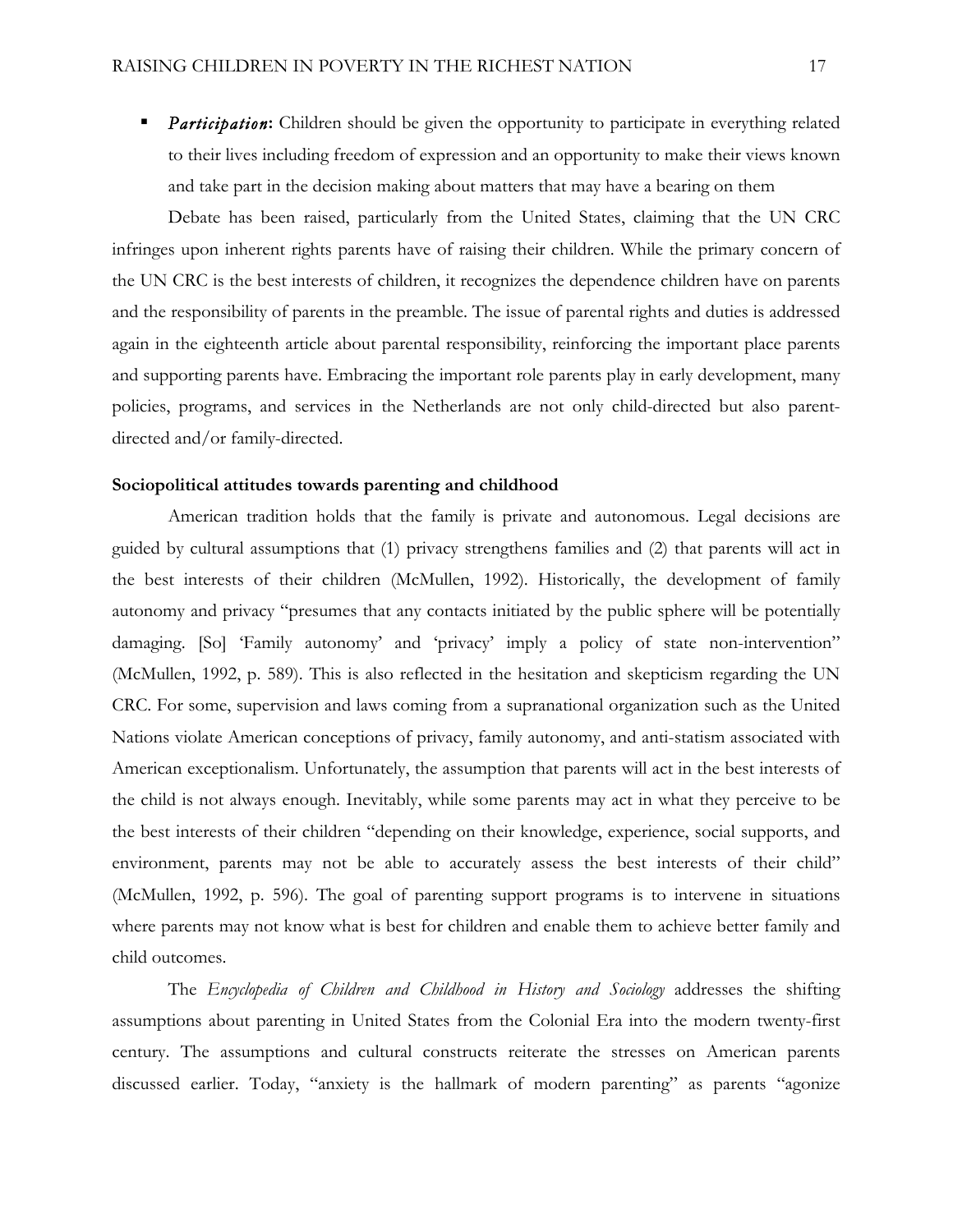incessantly about their children's physical health, personality development, psychological well being, and academic performance. From birth, modern parenting is colored by apprehension" (Mintz, 2004). While anxiety and apprehension are not new phenomena among parenting, contemporary parents have changed over time. Cultural constructs of American parenting have shifted from the  $17<sup>th</sup>$  century where children were thought of as 'adults in training' to the  $19<sup>th</sup>$  century where character formation became more important. The late  $19<sup>th</sup>$  century brought a scientific view of child rearing – stressing regularity and systemization, then mid-early 20<sup>th</sup> century focused on fulfilling emotional and psychological needs, through to the late  $20<sup>th</sup>$  century where there is modern emphasis on children's intellectual and social development (Mintz, 2004). Nonetheless,

There can be no doubt that contemporary parenting is more stressful than it was in the early postwar era [WWII]. Today's parents are beset by severe time pressures and work-related stress, and fewer have supportive kin or neighbors to help out in a pinch. Their children are growing up in a violent, sex-saturated environment, where the allure of drugs, alcohol, cigarettes, and consumer products is widespread. Many of the vacant lots and other 'free' spaces where earlier generations were able to play without adult supervision have disappeared. The result has been a hovering, emotionally intense style of parenting and a more highly organization form of child rearing, which may have made it more difficult for children to forge an independent existence and assert their growing maturity and competence. (Mintz, 2004)

The Netherlands also has a long history of tradition of nuclear private families through the 1960s, from a culture "characterized by domesticity, by the ideal of do-it yourself mothering, by distance from the extended family, and even more so in general from the outside world" (Van Daalen, 2010, p. 353). Yet, the widespread feminist movement in the 1970s altered familial arrangements with more women entering the labor force. Although women were encouraged to work towards economic independence, the "strengthening of the nuclear family as an autonomous stronghold within the welfare state arrangements is apparent in several regulations and facilities" such as child allowances, maternal employment rate, and informal childcare arrangements with extended family members (Van Daalen, 2010, p. 353). The Netherlands also has a history of nonintervention in family affairs, with original child protection regulations only meant for children posing risks to social order. While "neglect and abuse without being a nuisance for people outside the family, without being delinquent, were regarded as a family issue and governmental intervention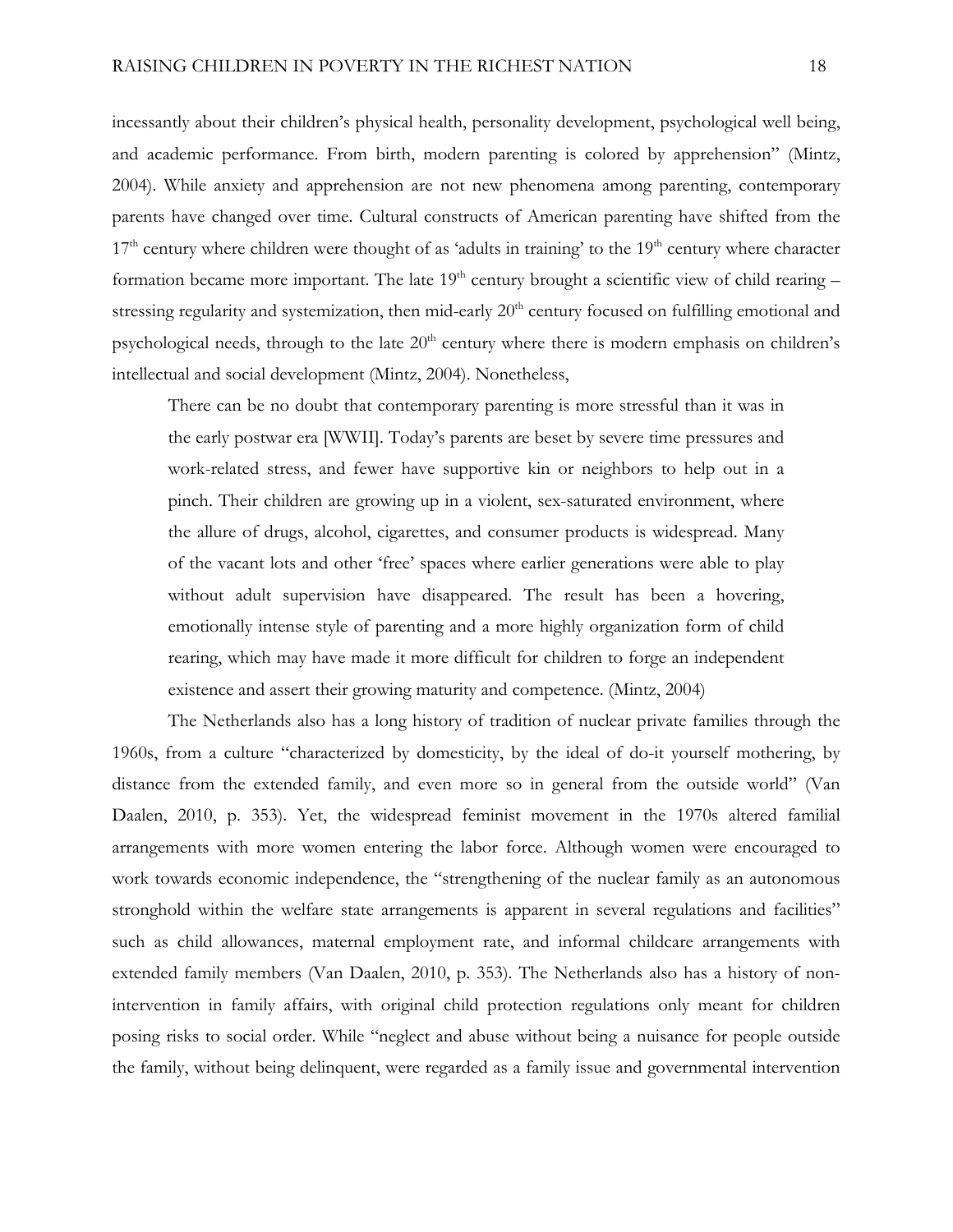was regarded as unwanted," in the 1960s and 1970s child protection arrangements expanded in order to ensure protection and safety of children (Van Daalen, 2010, p. 354).

Recent studies on parental ethnotheories offer insight into cultural differences between parenting styles and how parents think of their children and their learning environment. Dutch parental ethnotheories are encoded in the common three R's of Dutch child rearing – rest (*rust)* regularity (*regelmaat)*, and cleanliness (*reinheid)* (Harkness et al., 2010). Cultural research reflects that these ideas help to guide how parents organize their child's lives from day to day, and more broadly, what strategies parents use to teach their children to grow into successful members of society (Harkness et al., 2010). Researchers found that American parents tended to "overwhelmingly mention stimulation," feeling stimulating toys need to be "incorporated into the baby's daily setting." (Harkness et al., 2010, p. 69). American mothers also "had strong direction from professional, 'expert' sources of advice about the importance of stimulation" (p. 70). Dutch parents however, were "unique in their emphasis on the importance of rest and regularity of routines as a necessary foundation for all development," in accordance with the three R's of Dutch parenting. Interestingly, "in contrast to their concern with baby's healthy development…Dutch mothers had relatively low expectations for stimulating early cognitive development, instead emphasizing the importance of maintaining a calm, positive state of arousal in the baby" (Harkness et al., 2010, p.71 - 72).

Harkness et al. also studied the words parents use to describe their children and cultural specific patterns. American parents' focus on attention to cognitive abilities is typical – "the highest frequency American descriptors included "intelligent" and "cognitively advanced" as well as "asks questions" (p. 75). Along with these qualities, American parents were also more likely than others to describe their children as "independent" and even "rebellious." Dutch parents however "focused more on their children's social qualities, describing them as "agreeable" and "enjoying life." The attribution of having a "long attention span" is a high-frequency descriptor only for the Dutch parents, as is being "regular" - not surprisingly given these parents' concern with rest and regularity and its benefits (Harkness et al., 2010, p. 75).

In accordance with Sen's capability approach, sociopolitical contexts shape what resources are available, which then go on to affect the capabilities people are able to develop. While nonintervention of the state in family affairs is embedded in the American context, other factors suggest a yearning for ways to manage stresses, ensure healthy cognitive development often through stimulation, and a strong reliance on professional advice. Dutch parents, too, have a historical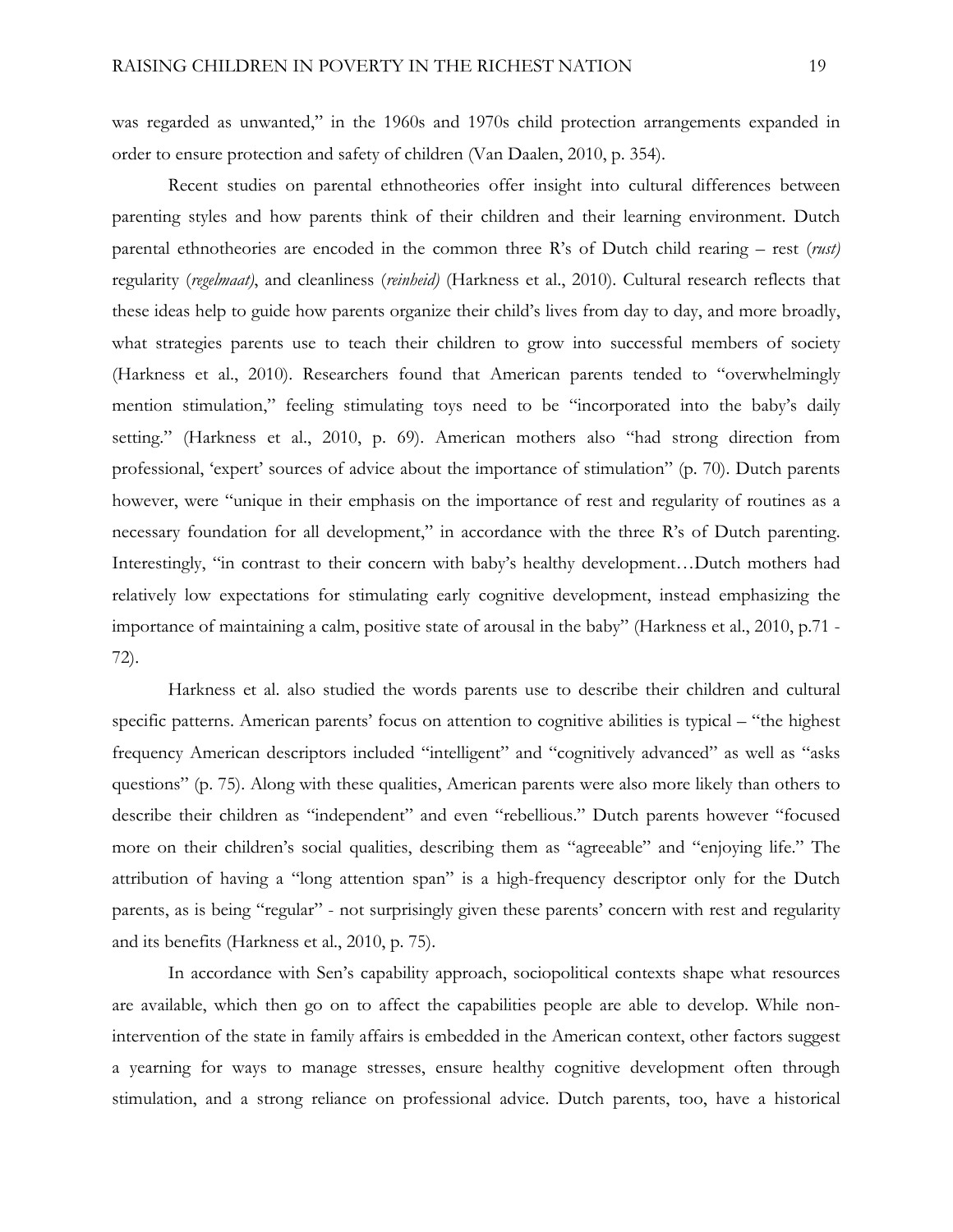notion of familial autonomy, but highly value the avoidance of stressors in agreement with the three R's of Dutch child rearing. The family stress model explains how being poor can increase the toxic stresses in a family environment, result in harsher parenting behaviors, and have long term consequences for children. Therefore, establishing parenting supports in the United States to help parents raising children in poverty needs to arm parents with the skills and capabilities to better cope with stresses. Given the data thus far, several factors stand out in order for parenting support to be successful in the United States.

# **Freedom of choice to respect familial autonomy**

While American parents respect expert and professional advice particularly regarding children's development, a distrust of governmental intervention necessitates providing choices of programs, perhaps with private market based options. Parenting support must respect familial privacy and autonomy to overcome this hesitation towards state intervention in families. Giving parents a freedom of choice regarding different supports is also important in respecting differing social or religious views about family as well as in reducing potential feelings of governmental encroachment in family life.

# **Emphasizing cognitive development**

American parents are known for focusing on cognitive development, with plenty of examples of helicopter parenting and overloading children with extracurricular skills in order to better compete in education and later in business. Ensuring proper cognitive development and intellect is commonly seen as the way to guarantee children's success later in life. For parents raising children in poverty, however, cognitive development can be hindered due to toxic stresses (Blair et al., 2011). Early childhood education is widely considered to have its origins in Johnson's Great Society initiative with the Head Start preschool program to reduce inequalities among disadvantaged children. Involving parents in early learning, and ensuring that at-risk children have access to early childhood programs, can help to promote cognitive development, school readiness, and social skills.

# **Reducing stress through increasing knowledge**

Although stress is a natural part of both childhood and adult life, consistent exposure to intense stress has been proven detrimental to development (AAP, 2012). The family stress model highlights how toxic stress in a household can affect children. In order to reduce stresses on parents raising children in poverty, arming them with skills and knowledge (capabilities in Sen's approach) can establish healthy coping behaviors. These can reduce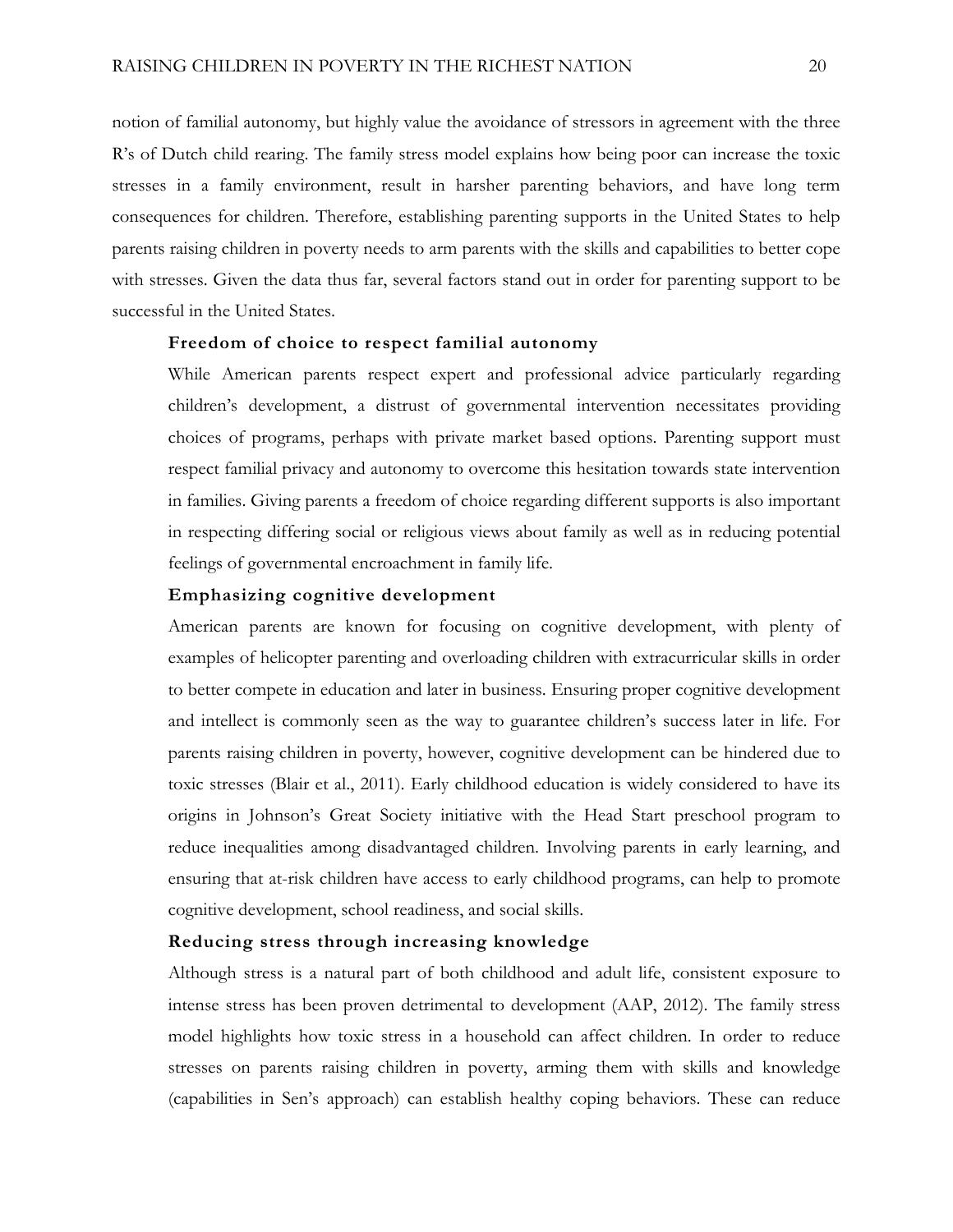levels of stress in the home and be considered responsible parenting behavior rather than governmental intrusion. Because parents in poverty tend to have lower education levels, providing parenting education to poor parents can help to equip them with ways to handle children and the stresses that come along with childrearing. Basic knowledge regarding different foods, types of play and bonding exercises for different ages, as well as the effects that harsh parenting behaviors such as yelling or spanking can have on young children may be able to drastically alter home life for parents who were unaware of how their actions effect young children's development.

# **Supports for parenting and childhood in Dutch policies, institutions, and programs**

A brief analysis of the recent *Every Opportunity for Every Child* (EOEC) policy investigates how the Netherlands fosters such high child well being as well as incorporating the natural role of parents and the family. Despite the Great Recession, recent Dutch governments have placed parenting and family high on the social agenda. Spearheaded by André Rouvoet, a Program Minister for Youth and Family from the Christian Union political party, the EOEC policy plan was passed in 2007 (Anthonijsz & Berg- le Clercq, 2013; EOEC, 2007). With notable similarity to the British *Every Child Matters Agenda,* the Dutch government aims to achieve five goals for all children in the Netherlands: (1) healthy upbringing, (2) safe upbringing, (3) contributing to society, (4) developing talents and having fun, and (5) being properly prepared for the future (Boddy et al., 2009). In order to accomplish these, the proposal consisted of three main strategies to assist parents and children in the Netherlands (EOEC, 2007).

# **Growing up is something you do in a family**

The first strategy intends to confirm the family's natural role in bringing up children. The EOEC policy states one of its key aims to "exploit the inherent strength of families, wider family networks, and local communities" (EOEC, 2007, p. 11). This reflects evidence of the "strengthening of nuclear family as autonomous stronghold" within the Dutch welfare state arrangements, and the belief that Dutch families heavily support free choice regarding how to raise and educate children (Knijn and Oorschoot, 2008; Van Daalen, 2010, p. 353). Specific features of this first strategy include the provision of child allowances for families, protection for families with children facing foreclosure, the accessibility of local sports organizations, and the establishment of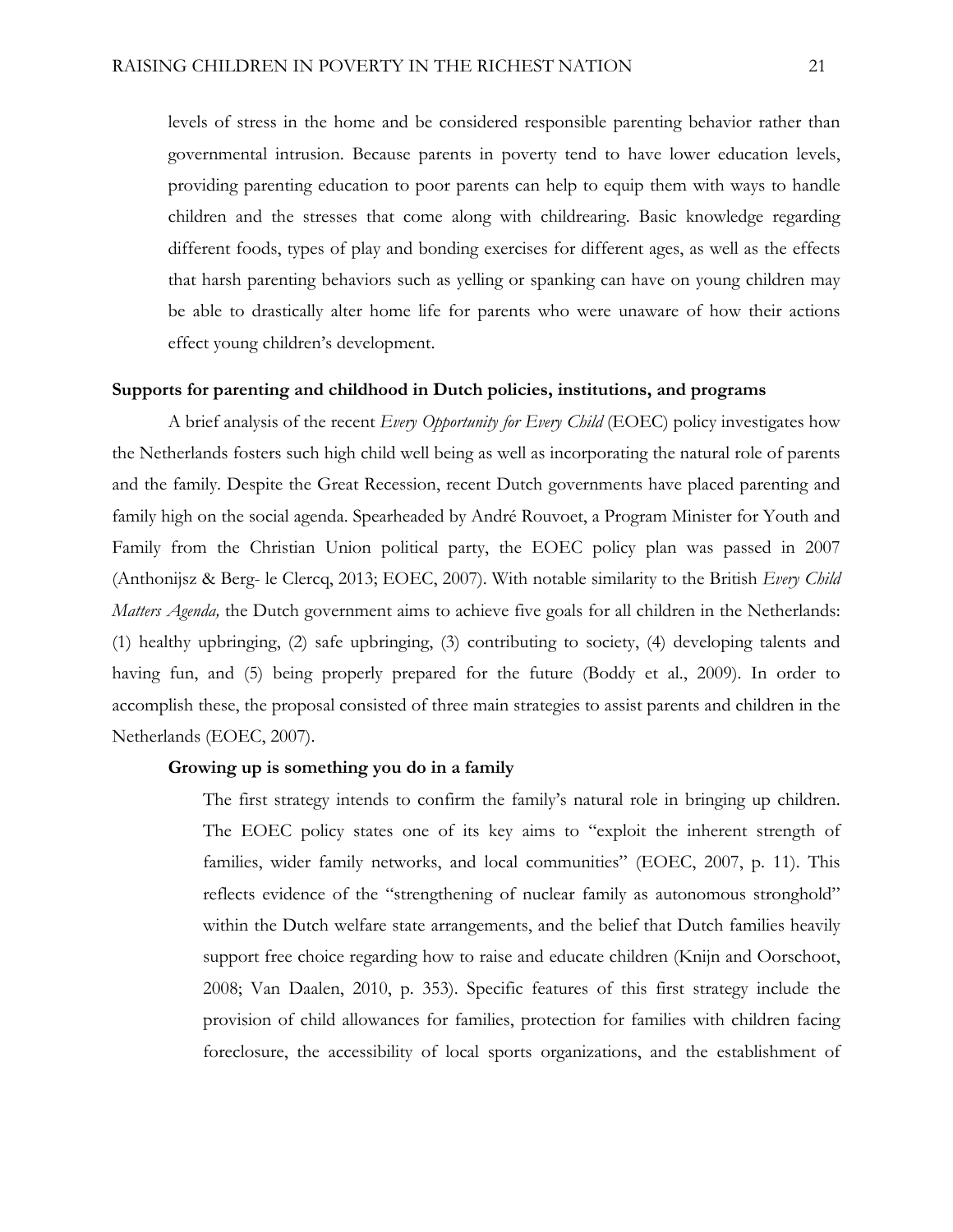Youth and Family (YAF) Centers in every municipality (Anthonijsz & Berg- le Clerq, 2013; EOEC, 2007).

## **Focus on Prevention**

The second strategy emphasizes the importance of identifying and tackling problems earlier. This strategy is concerned with the increasing need for specialist youth care services, such as special education, mental health care, learning difficulties, as well as juvenile delinquency (EOEC, 2007). The second strategy aims to intervene in problematic situations earlier, hoping to prevent serious and/or dangerous situations. In order to achieve this, a growth and development risk assessment for each child from birth through age four is conducted at well-baby clinics at the YAF Centers, with specialist help or interventions recommended when needed (EOEC, 2007).

## **Binding commitments**

The final strategy reassures the Dutch government's pledge to ensure that a permissive noncommittal approach would not allow undesirable situations to continue. This section lines out the various responsibilities of primary actors – government, child and youth professionals, and parents as listed in the *Every Opportunity for Every Child* brief (EOEC, 2007).

- The governmental responsibilities lie with the individual municipalities, which are considered "guardians of the conditions for children's development." Municipalities are responsible for running the YAF centers, identifying and reporting child abuse or neglect, creating a child friendly environment, and promoting the citizenship of young people (EOEC, 2007, p. 15). Creating a child friendly environment encourages municipalities to compete in the creation and or maintenance of safe footpaths, a clean and secure outdoor environment, local availability of activities and sports, preventing eviction of families with children, and at least 3% of residential land set aside for playgrounds and recreation (EOEC, 2007, p. 25).
- Child and Youth Professionals also have responsibilities under the plan. A *one family, one plan* model is used, merging various types of help in an effort to consolidate and centralize help and supports for families. Additionally, care is given in the most effective location - school, home, YAF, etc. Professionals such as daycare workers, teachers, doctors, and others, also have a reporting duty for cases of abuse or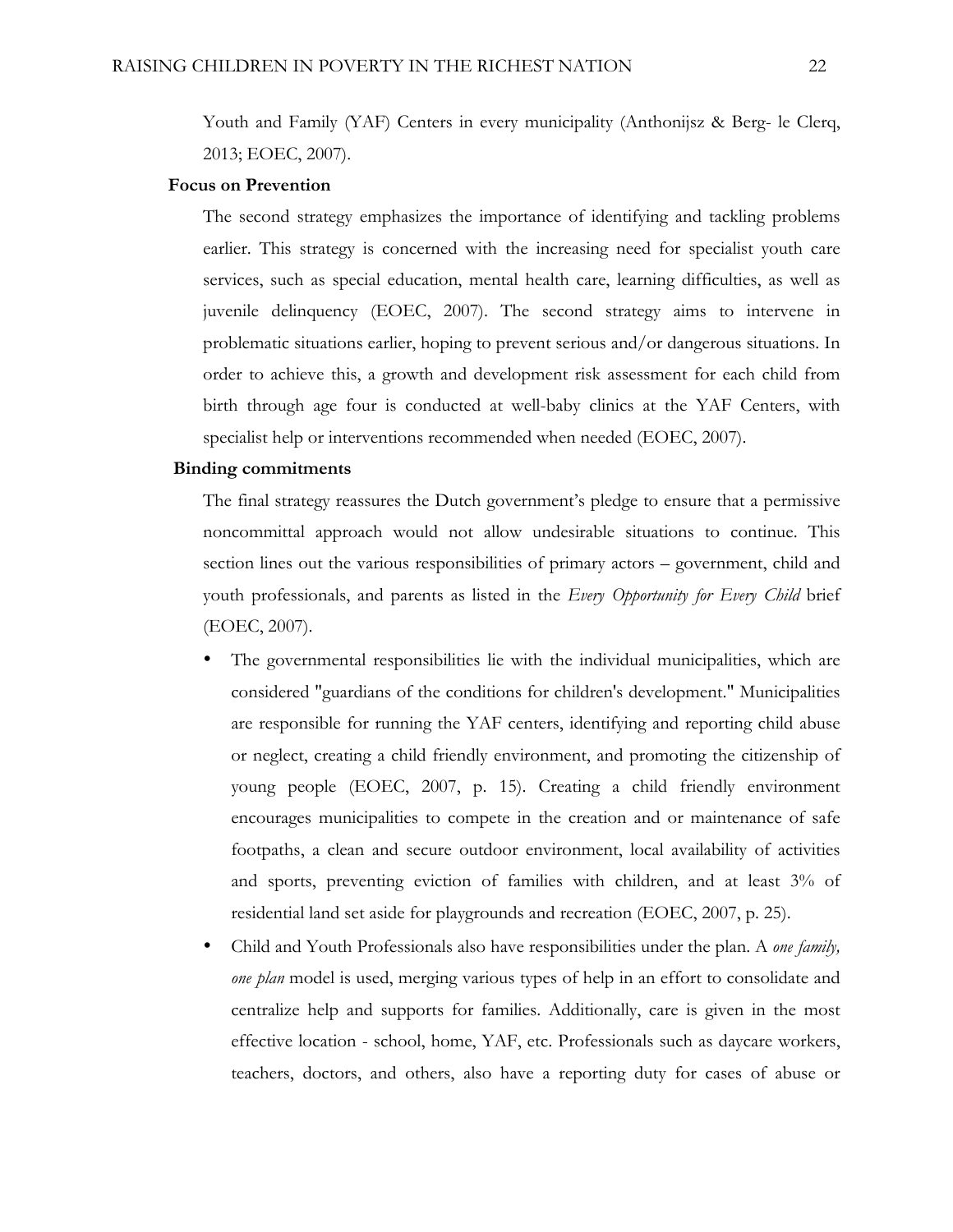neglect in order to prevent harmful situations from occurring and/or repeating (EOEC, 2007).

Within the *EOEC*, parents are primarily responsible for raising their own children. The goal is to provide help if needed, but also to provide intervention if the safety, health, or development of the child is at risk. The importance of creating and maintaining a good work-family life balance is considered vital to ensuring that parents have the time and energy to devote to child rearing (EOEC, 2007).

## **Discussion of Youth and Family Centers**

Many consider the Netherlands to be a child-centered society having a long history towards valuing children. Professor of Psychology at the University of Groningen, Dr. Gerrit Breeusma responded to high child well being rankings in the Netherlands stating, "You could almost say that we Dutch invented the child-centered society; children have always played a very important role and even more so because family relationships are more liberal and communicative than ever before here." (Conway, 2007). Although there are many various youth care organizations operating in the Netherlands, the recent establishment of YAF Centers aims to promote child wellbeing by incorporating the natural role of the family, particularly in parenting (EOEC, 2007). For this reason, similar interventions may be possible in the United States to address toxic stress in impoverished families. The YAF Centers aim to provide parents and families with a one-stop shop with local access to quality advice about child rearing and services related to raising a family (Boddy et al., 2009; EOEC, 2007). The availability of professional advice and supportive services can be considered resources in Sen's capability approach, resulting in greater parental capabilities. Increased capabilities such as knowledge and healthy coping mechanisms can then be used to reduce stresses on parents, which the family stress model predicts will result ultimately happier and healthier children.

American hesitation toward social policy implementation, particularly for children, often stems from a fear of governmental encroachment on family and parental rights. The YAF Centers' mission is to ensure the natural role of the family and to provide access to knowledge and supports for parents. Thus, investigating how the YAF Centers incorporate familial autonomy and privacy as well as respecting differing perspectives is essential to determining the feasibility of adopting similar parenting support programs for impoverished families in the United States.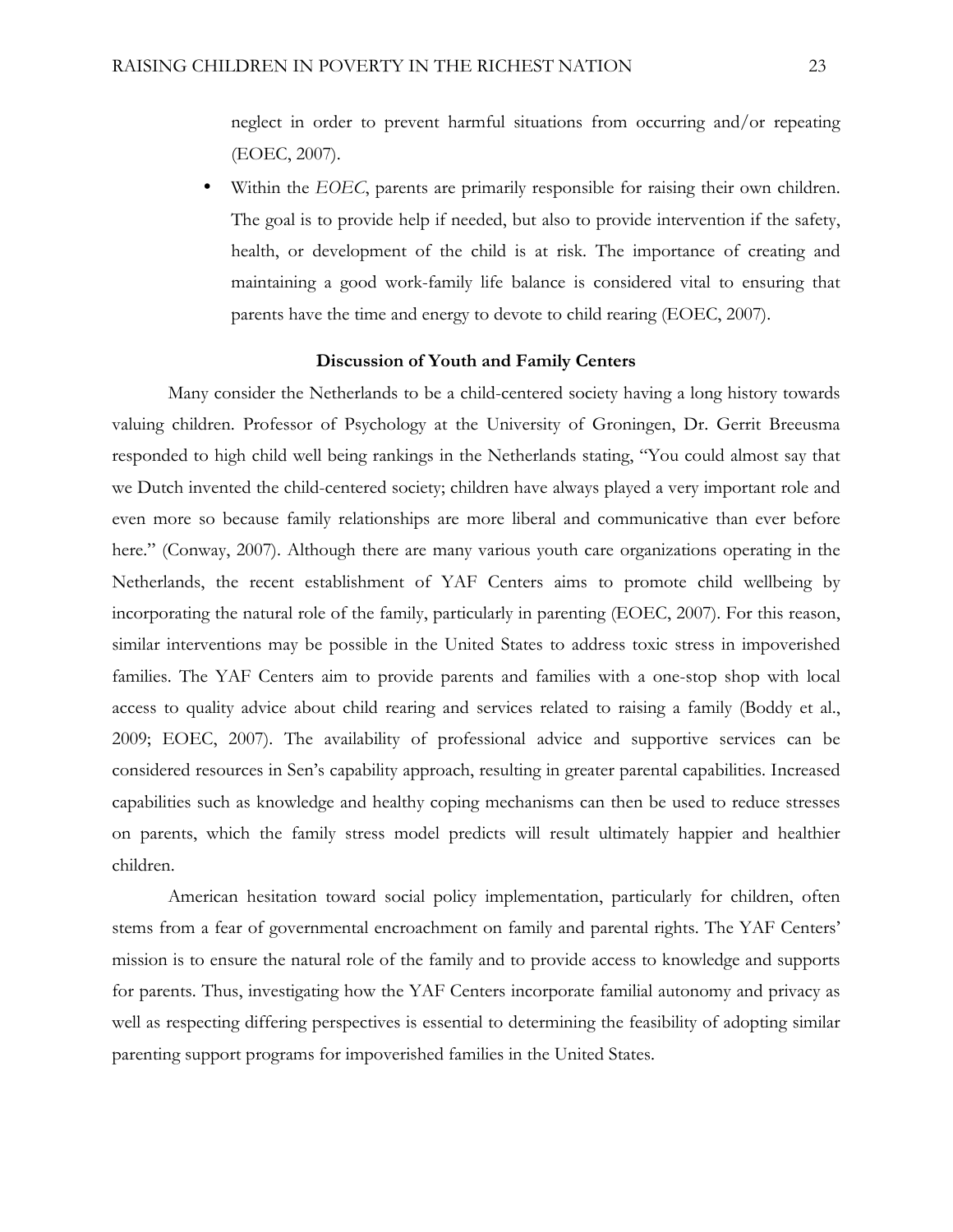#### **Decentralization, local modifications, and federalism**

A key factor in the YAF Centers is decentralization and the importance of local context. As a result, there is no national standard for the Centers, outside of a basic model of (1) parenting supports, (2) child and youth healthcare, (3) links to youth care options, and (4) links to school care and advice teams. (Boddy et al., 2009). Local modifications for the family centers are encouraged, depending on what each area needs, such as incorporating the following services (EOEC, 2007):

- Child day care, play-groups, early childhood education
- School attendance officers
- Community schools
- Children and youth work and welfare organizations: health services such as GPs or midwives, employment offices, support for debt relief, police and probation services

The emphasis on encouraging decentralization and local modifications for regional differences in the Netherlands is particularly important in considering the adoption of similar programs in the United States. Given the federalist structure of the individual states, as well as extreme regional differences is political views, religious beliefs, and social contexts, any implementation of parenting support in the United States needs to incorporate decentralization to state or county levels as well as allowing for local modifications. Just as the Netherlands recognizes that children and families living in Amsterdam have differing needs compared to those living in rural areas such as Nuenen or Hinderlopen; families living in New York or Los Angeles understandably face different issues than those in Iowa, Texas, or South Dakota. These differing contexts for families necessitate different resources targeted for their needs.

## **Prenatal, postnatal, and infant care**

Parental care in the prenatal, postnatal, and infant years sets the foundation for children's development. Recognizing that these critical early years can have lifelong effects, incorporating supports for expecting and new parents is vital to fostering healthy development. As such, financial support for prenatal education in the Netherlands was included in the grant for YAF Centers in 2009. The Public Health Act in 2012 also required all municipalities to offer universal prenatal education (Anthonijsz & Berg- le Clerq, 2013).

Early postnatal care (*kraamzorg*) delivered by trained maternity nurses has been considered a right for Dutch women for several decades (Boddy et al., 2009). These maternity nurses typically assist the midwife if there is a home delivery, care for the new mother and newborn baby, provide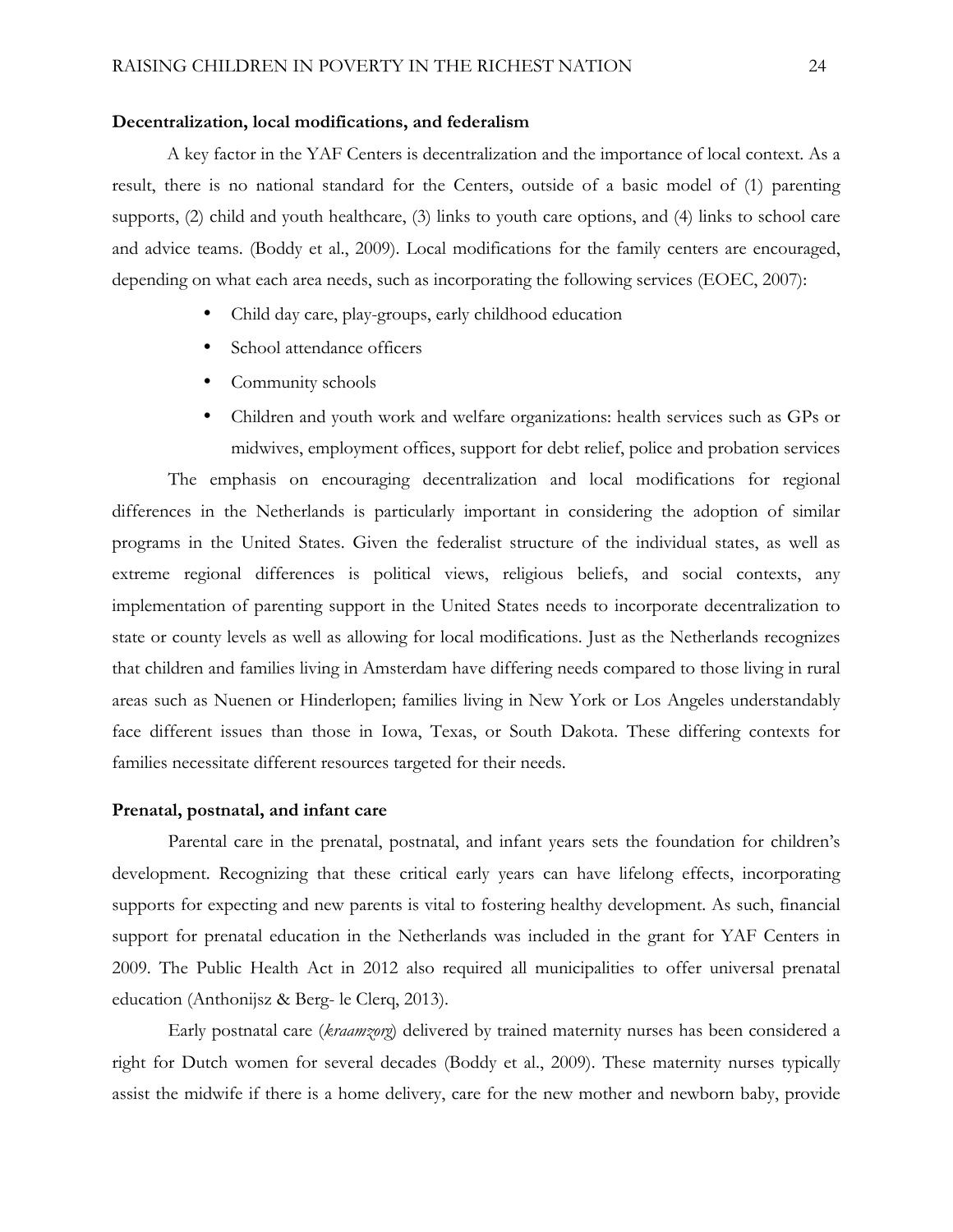infant health education to the family, perform household services, and recognize deviations from normalcy in either the new mother or baby to alert the midwife (Boddy et al., 2009). Additional services can include breastfeeding support, advising in care such as bathing, caring for older children, preparing meals, and even laundry. All women are legally entitled to at least three hours a day of postnatal care, although the number of hours could increase up to a potential eighty hours a week if circumstances warrant more help; for instance in families with many children, mental illness, an unstable family situation, twins, or difficulty breastfeeding (Hosking & Walsh, 2010). While the postnatal care does not take place at YAF Centers, information about receiving it is available and incorporated in the prenatal care and education requirement.

Youth and Family Centers also provide access to a local health clinic that provides children with health and developmental checks from birth until school admittance at age 4. At these wellbaby clinics (*consultatiebureau*), the second strategy of EOEC comes into play, with a focus on identifying risk factors and problems early on. Well baby clinics are extremely popular and utilized, with roughly 97% of new mothers utilizing the services in the first year (Boddy et al., 2009). Establishing well baby clinics in YAF Centers helps to create a central location for parents to access not only healthcare, but also supportive care through the variety of services and supports available to parents in the Netherlands.

The high rate of unintended pregnancies in the United States, particularly among those living below the federal poverty limit, increases the chances of inadequate prenatal care. Stresses on expecting parents from economic hardship result in adverse pregnancy outcomes and also have consequences later in life, demonstrated in the family stress model (Braveman et al., 2008; Conger, 2005). Thus, establishing a resource that emphasizes and encourages prenatal, postnatal, and infant care for expecting parents serves not only to help inform them of what to expect with the arrival of their child, but also helps to foster healthy development in the critical foundational stages. This type of support also embodies the capability approach – by increasing the availability and quality of resources for stressed parents, they can increase their capabilities and skills then used to achieve happy and healthy children. Thus, guaranteeing that expecting parents in poverty have access to information at a convenient centralized location that with programs that promote healthy behaviors, equips them with capabilities to reduce stresses that may inhibit healthy child development.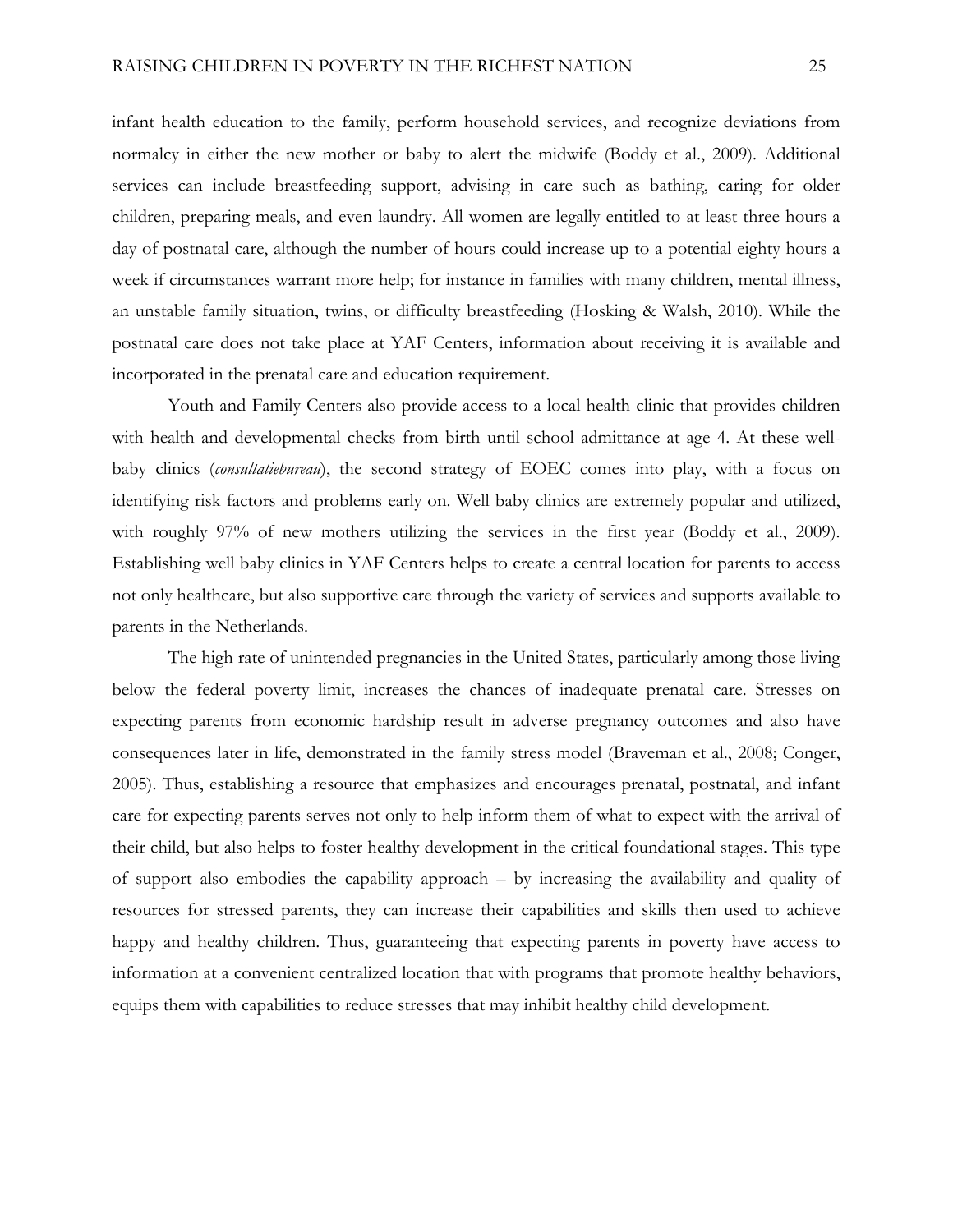# **Links to parental involvement in early learning, early childhood education, and cognitive development**

YAF Centers are required to provide links to both care services and education services and advice. Incorporating early childhood education and care services as an important element of family support reflects the societal importance of developing social skills as well as cognitive development. With traces of a domestic mothering mentality still in Dutch culture, most mothers only work part time. This plays a role in the shaping of early childhood education policy in the Netherlands (Driessen, 2004). Roughly 71% percent of Dutch mothers with a child under six and 66% of mothers with children under three years old work at least part time (OECD, 2006).

The idea of free choice on how to raise and educate children is important in the Netherlands. The majority of population can be considered rather progressive in its opinion of childcare, working mothers, and equality among sexes (Knijn & Oorschot, 2008). While Dutch mothers agreed with so-called individualistic attitudes on women's autonomy, most Dutch mothers also "strongly preferred accommodating their children's needs themselves, assuming that it is in the best interest of the children to be cared for at home, in their own environment, preferably by one of their parents (Knijn & Oorschot, 2008, p.1528). Domestic mothering attitudes such as these are encouraged through social supports that help to allow parents more time at home reflecting a respect for familial autonomy and the important place of parents.

Incorporating social contexts of domestic mothering attitudes and family autonomy with the availability of freedom of choice regarding childcare arrangements is also suitable for the American context of parenting. With many traditional family values evident in politics, society, and family relations, guaranteeing that choices of supports and options are respectful of so-called domestic mothering attitudes and family autonomy is essential to the implementation of family supports in the United States. Harkness et al. illustrates the importance and value American parents tend to place on expert and professional opinions, yet overcoming anti-statist sentiments regarding big government and intrusion into how parents raise their children is more likely with the availability of freedom of choice with different options.

Most children in the Netherlands visit early childhood education and care services twice a week for two to three hours either to play or to participate in intervention delivered by independent, private organizations (Driessen, 2003). A large-scale longitudinal study of the utilization and effects of early childhood education and care programs in the Netherlands differentiates between daycare centers, preschools/preschool playgroups, and early childhood education programs or parent-child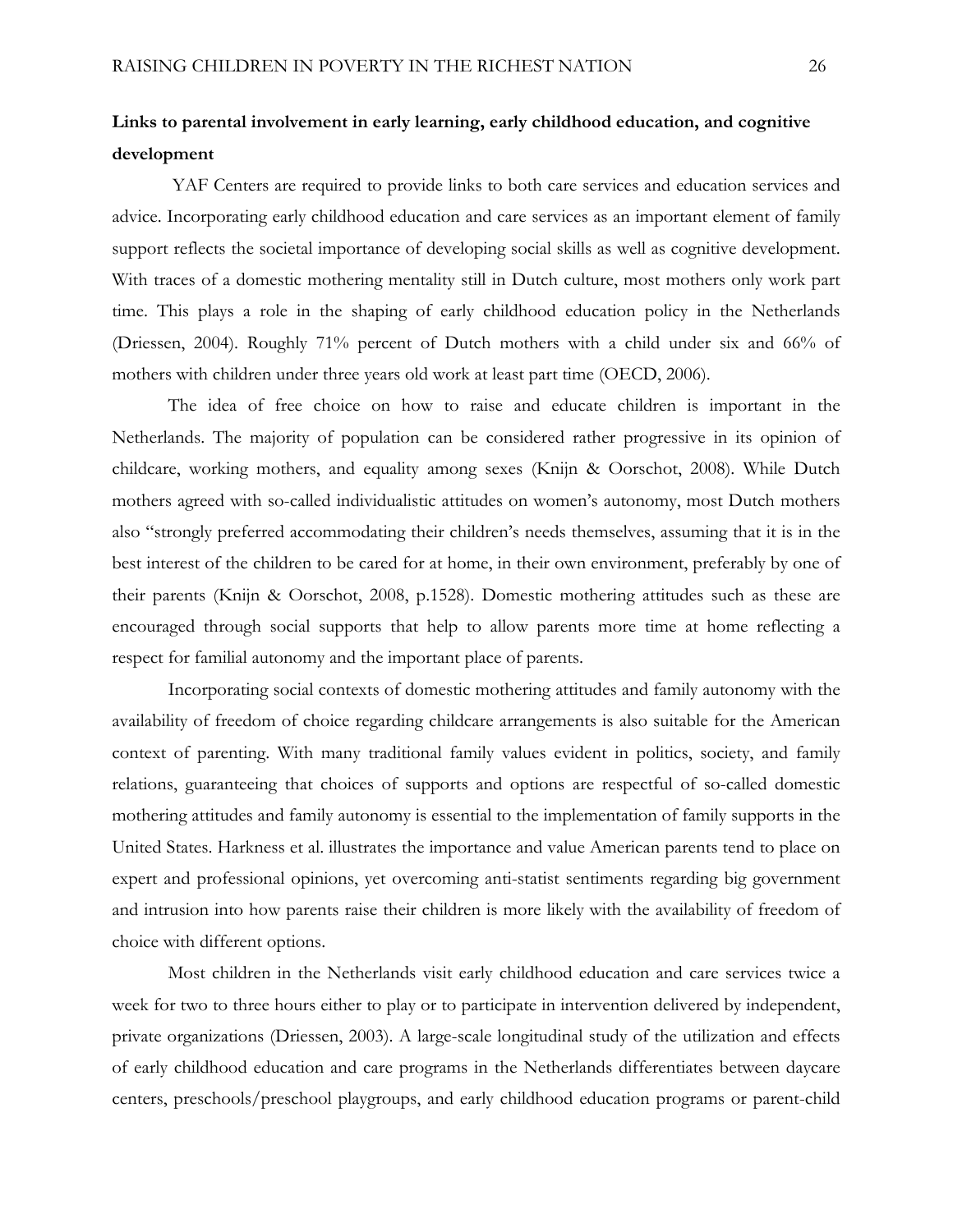programs that are considered "special services aimed at particular categories of parents and children mostly from disadvantaged social economic and/or ethnic-cultural backgrounds" (Driessen, 2003, p. 669). A key element of Dutch early childhood education and care policy is the involvement of parents in early learning for children. The Dutch Bernard van Leer Foundation and the International Child Development Initiatives Leiden (ICDI) identify four goals or motives in the Dutch context for parental involvement in early learning

- (1) Pedagogical: the harmonization of child rearing and education at home and at school,
- (2) Organizational: parents providing practical help,
- (3) Democratic: giving parents a voice in decision-making practices,
- (4) Enablement: enhancing the quality of mutual relationships between parents and practitioners (ICDI, 2012, p.45).

Furthermore, the 2005 Childcare Law (*Wet Kinderopbang*) requires all childcare organizations to have a parent's representative council (*oudercommissies*) (ICDI, 2012). This comes from the perspective that "a strong parent community is viewed as a means to support not only the upbringing and education of children, but also social cohesion" (ICDI, 2012, p. 22). These parent groups, like the American Parent Teacher Associations help to encourage parental involvement. These parent councils have the right to advise early childhood education and care organizations on issues such as quality of care, opening times, and prices; parent councils must also agree with the organizations' number of members, how they are chosen, and length of time they sit on the group.

There are also efforts to consolidate complaints and make the information of prices and quality of all daycare services available to parents online (ICDI, 2012). After assessing case studies of parental involvement in early learning, four lessons of good practice in stand out among Dutch programs. These include (1) providing a continuum or joined-up services for young children and their families, (2) political commitment and a long-term vision, (3) engaging fathers as well as mothers in supporting their children's learning, (4) supporting parents, practitioners, and children as active learners (ICDI, 2012, 45).

The Dutch preference for freedom of choice regarding childrearing and the respect for local preferences encourages offering a variety of early childhood interventions delivered by independent, private organizations. This is also consistent with the American neoliberal context of privatization and market based options. Not only does the availability of independent, private care services allow parents to determine what programs best fit their family's needs, but it also offers the opportunity to create business and growth in the early childhood sector. Research suggests that the stresses that a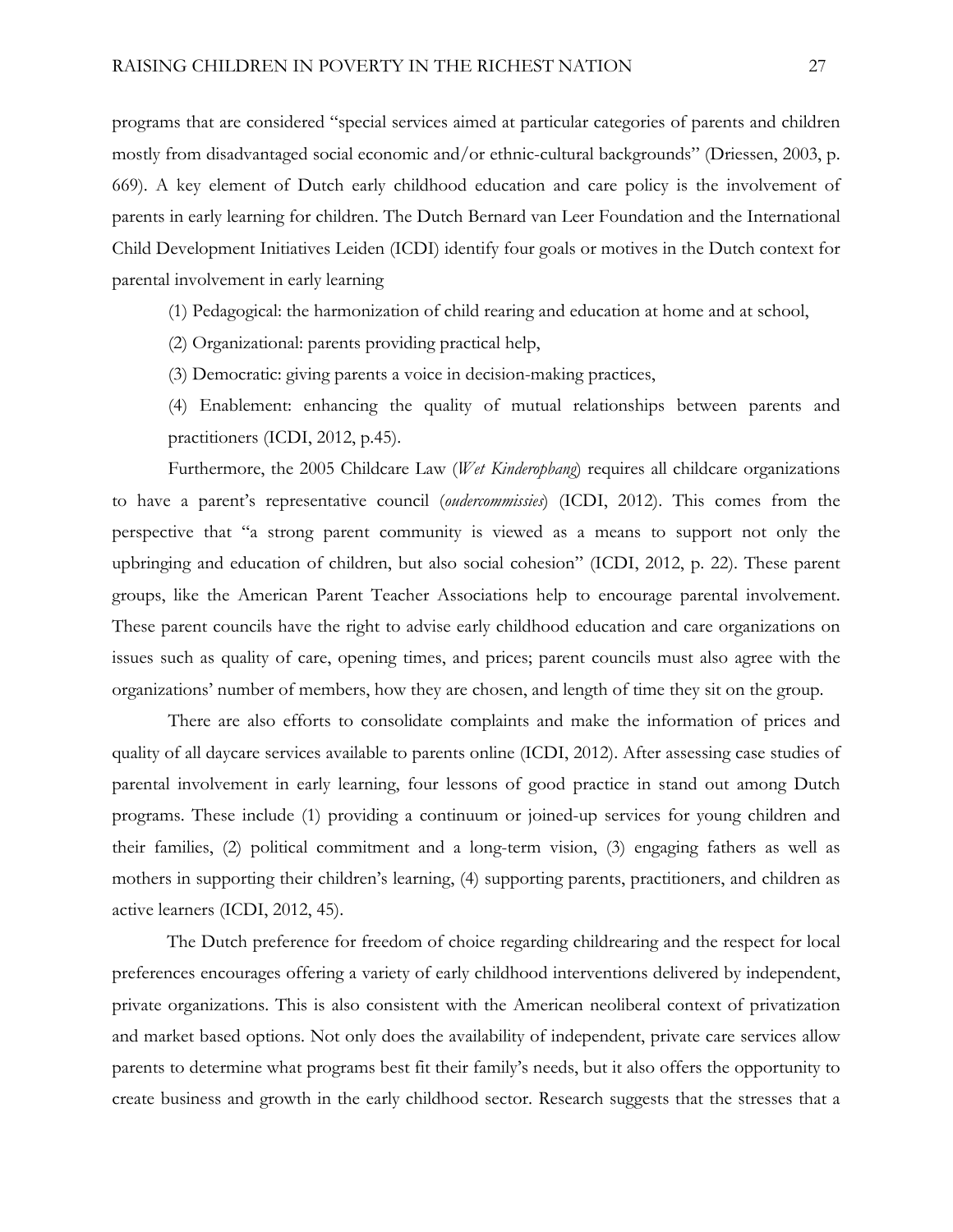child experiences living in poverty like crowded conditions, financial worries, and inadequate child care, can lead to an impairment of learning ability in children (Blair et al, 2011; Welsh et al, 2010). American parents show high concern for fostering and stimulating cognitive development; thus securing early childhood education services for children most at risk of falling behind promotes national ideals of equality, opportunity, and also helping in the reduction of school readiness gaps.

Suggesting an increase in federal attention to early childhood, President Obama issued the following plan to ensure early education for all Americans in February 2013. The new initiative aims to achieve the following measures (White House, 2013).

(1) Establish a cost-sharing partnership with all 50 states to extend federal funds to expand high quality public preschool to reach all low and moderate-income four year olds from families at or below 200% poverty.

(2) Expand the availability of full day kindergarten since only 6 in 10 children currently have access.

(3) Invest in the federal Head Start program so it can grow to serve greater share of infants, toddlers, and three year olds while state preschool settings will serve four year olds.

(4) Establish a new Early Head Start-Child Care Partnership program.

(5) Expand the Administration's evidence based home visiting initiative.

Additionally, Hillary Clinton's first project after retiring as Secretary of State in 2013 was 'Too Small to Fail,' an initiative for children aged zero to five. The organization aims to "promote new research on the science of children's brain development, early learning and early health, and … help parents, businesses and communities identify specific actions, consistent with the new research, that they can take to improve the lives of young children" (Too Small to Fail, 2013). However, as with Obama's ECEC proposal, whether any programs can be successfully implemented remains to be seen given the political sensitivity of family policies. This is enhanced by those who view government's involvement in child rearing is "as trespassing into the private lives of citizens," incorporating parental involvement in early childhood learning can serve to safeguard against fears of governmental intrusion or indoctrination (Kamerman & Gatenio-Gabel, 2007).

Nevertheless, as new initiatives form, and researchers and policymakers confer on what policies, practices, and programs to fund, smart practices from nations like the Netherlands that perform highly in child development ought to be considered for mitigating the effects of child poverty.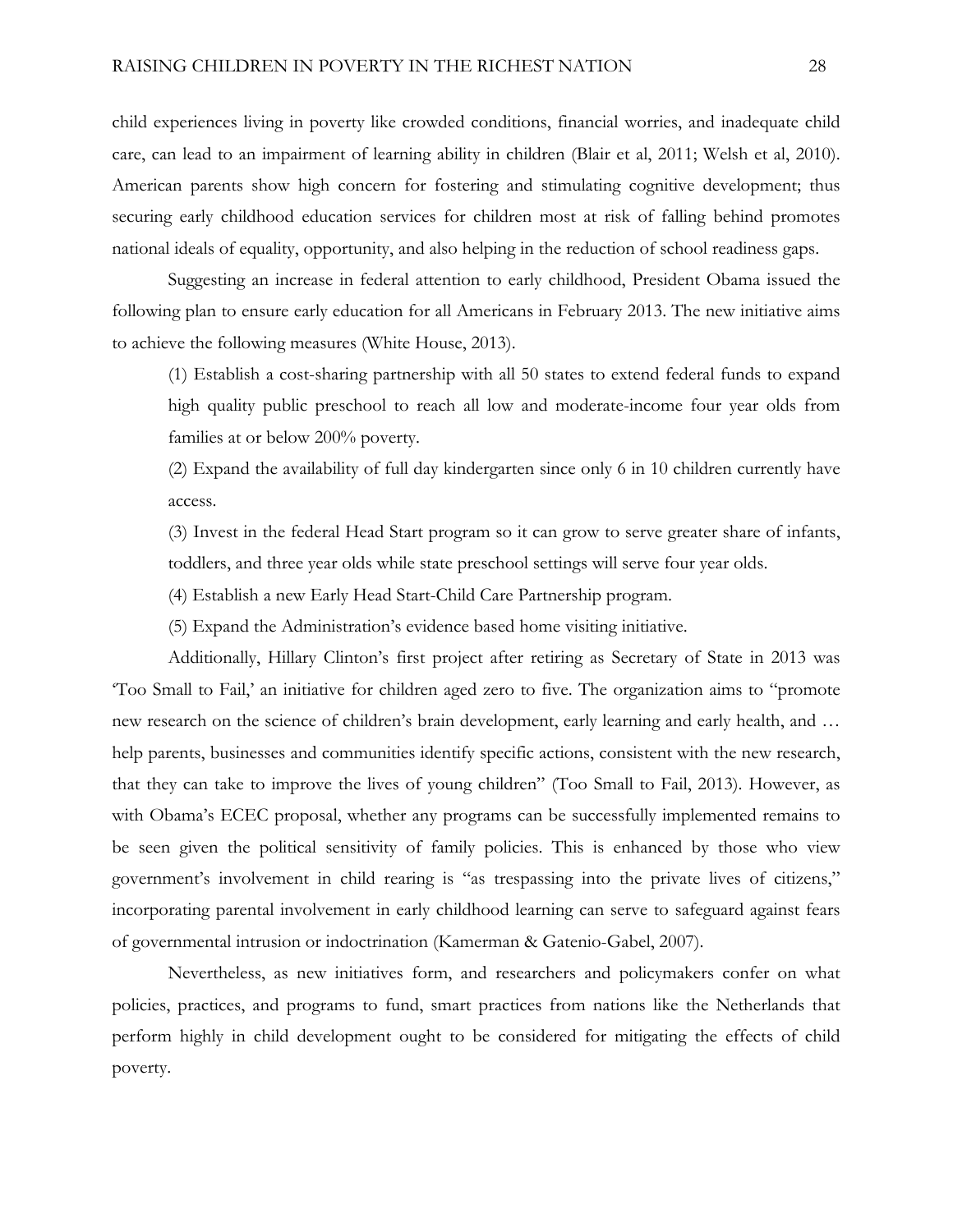## **Conclusion**

Despite being the richest nation in the world, nearly a quarter of children in the United States are growing up in a state of poverty (Unicef, 2013). These children are likely to experience long-term side effects from early exposure to adversity and toxic stress illustrated in the family stress model; yet these effects can be reduced with targeted social interventions to help parents raising children in poverty (AAP, 2013; Conger, 2005). Given the importance of the early foundational years on childhood development, ensuring that parents raising children in poverty are well equipped with 'capabilities' like knowledge regarding child development, coping skills for stressful situations, and support services can disrupt the cyclical nature of poverty. Incorporating Sen's capability approach, guaranteeing adequate resources like these serves to improve the capabilities of individuals to reach desired outcomes, such as healthy child development regardless of being born into poverty. Thus, ensuring that parents have access to knowledge regarding child rearing can improve their abilities to exhibit healthy parenting behaviors.

However, adopting social interventions, particularly relating to families, is politically sensitive in the United States (Bogenschneider, 2011). With a strong non-interventionist approach to families in order to respect familial autonomy and privacy, any parenting support measures must respect the natural role of the family. Given the previously discussed risks associated with being born into poverty, increasing resources for prenatal development and knowledge regarding early infant care can increase the capabilities and likelihood of healthy behaviors by impoverished parents (Braveman et al, 2008; Finer & Zolna, 2011). Additionally, encouraging parental involvement in early learning such as early childhood education programs can help to promote cognitive development among children who may be at higher risk of falling behind in school (Welsh et al, 2010). Consequently, Dutch inspired Youth and Family Centers may be translatable to an American context for several key reasons:

- By incorporating decentralization and local modification in the establishment of Youth and Family Centers, the Netherlands is respectful of the diversity of needs of families and different regions. This is consistent with federalist sentiments in the United States. Likewise, providing a freedom of choice regarding types of support programs respects familial autonomy, which is also essential to any implementation of family policies in the United States.
- The Dutch model of Youth and Family Centers requires links with care organizations and education services can help to provide parents with information regarding early childhood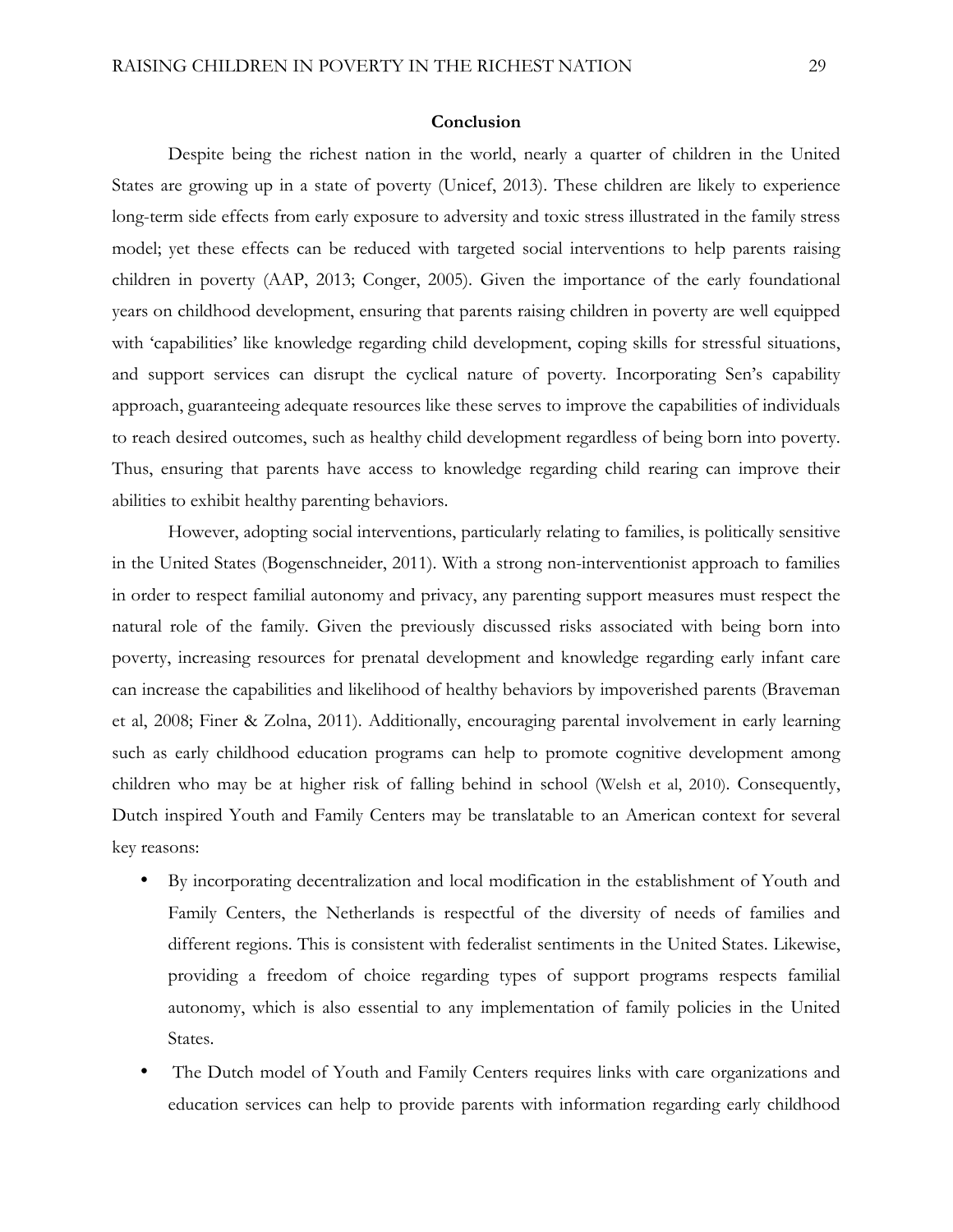programs. In the United States, centers could provide links and assistance with filing applications for programs aimed at disadvantaged children like Early Head Start and Head Start. With a widespread cultural concern for cognitive development and the risks to cognitive development often associated with growing up in poverty, Youth and Family Centers can be a resource for parents to learn to foster healthy behaviors, stimulating activities, and how to access appropriate interventions.

- Because parents raising children in poverty experience stresses from economic hardship, any ways to reduce the stresses of childrearing can serve to reduce their overall stresses. This can help to reduce toxic stress levels in homes that may negatively affect children, as portrayed in the family stress model. In order to reduce stresses of childrearing, increasing knowledge about children's developmental stages as well as how parenting behaviors affect children later in life can help to encourage healthy parenting behaviors and ultimately healthier children. Disrupting the number of stresses on parents by teaching positive parenting skills, coping mechanisms, or simply providing stressed parents with a place to ask questions regarding child rearing as well as a place to receive compassion and understanding support can be therapeutic to overwhelmed parents.
- Youth and Family Centers also hold the potential to become a centralized area for prenatal, postnatal, and infant care, in order to mitigate the effects of being born into poverty can have on children. This type of support can also serve to reduce the stresses of parents in poverty through increasing knowledge regarding child rearing – incorporating both the family stress model as well as Sen's capability approach. Consolidating support services with the necessary medical checks and prenatal education eases the stresses on expecting parents of traveling to various doctors, which may be difficult depending on transportation. Given the harmful effects that inadequate prenatal and infant care can have on lifelong development, ensuring that children most at risk in the United States receive attention and care can help to promote well being in future generations.

Whether Dutch inspired Youth and Family Centers could be implemented in the United States remains to be seen; however the factors above seem to encourage at least the discussion of similar resources. Given the extreme diversity of child poverty levels by regions, pilot Youth and Family Centers could be established in counties with the highest child poverty rates. With many parenting programs available on the private market, Youth and Family Centers in the United States have a variety of choices of programs to offer, as well as allow parents a choice in what interventions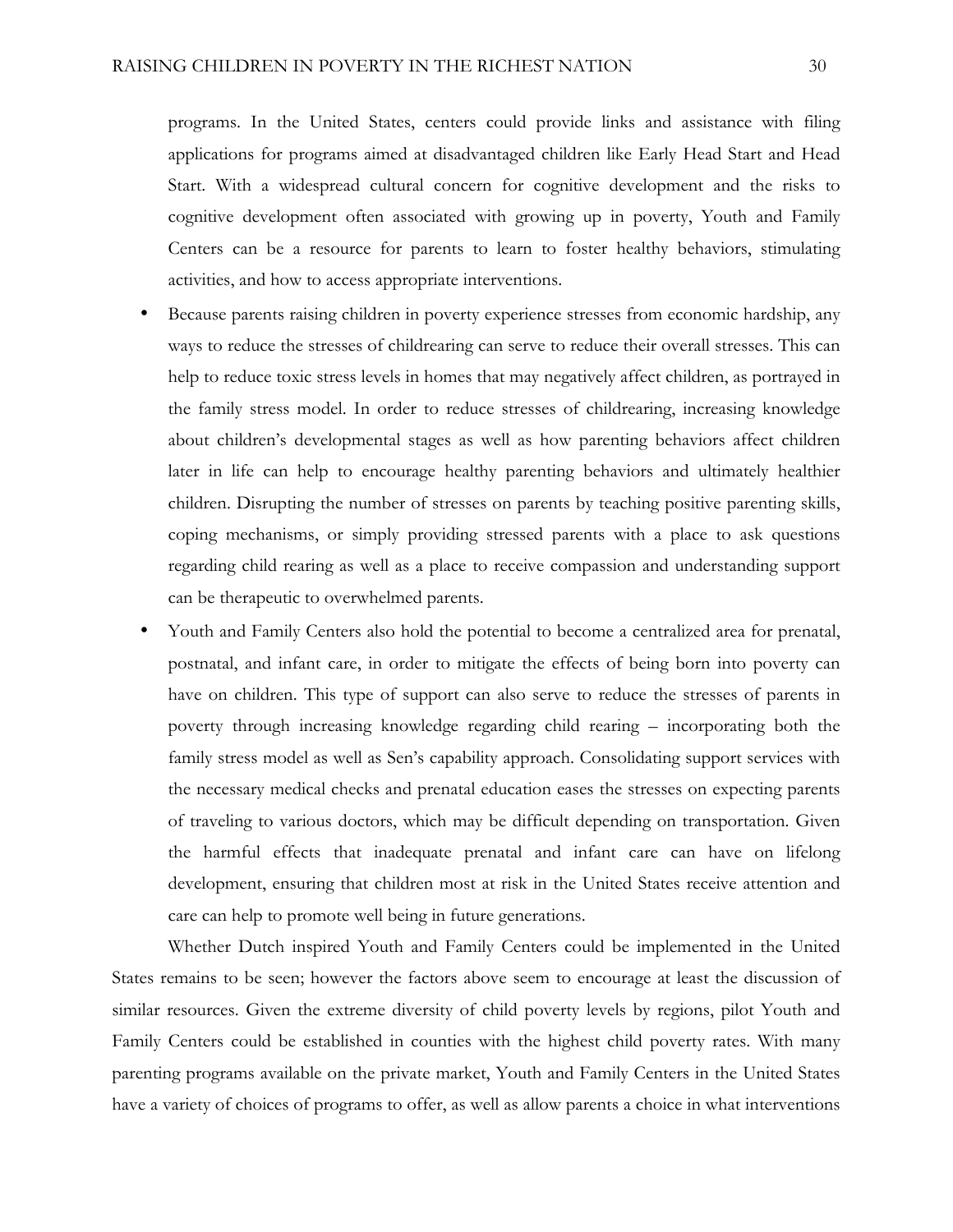fit their needs best. Additionally, establishing a central location for parents raising children in poverty to attain information regarding the federal, state, and local programs like Head Start, Early Head Start, SNAP (food stamps), WIC (supplemental nutrition) and TANF (cash assistance), can reduce the stresses of arranging for transportation, childcare, and time to visit different offices. However, the biggest hindrance towards the adoption of Youth and Family Centers, or even broader family policies remains the United States' strict adherence to non-intervention and skepticism regarding governmental intrusion into family life. Providing supports solely on a market-based private option circumvents this. Parents in poverty and extreme poverty who arguably need the supports most, however, are likely to have difficulty affording programs on the market.

## **Limitations of this research**

Further research into early childhood and parenting supports in the United States can be expected to come in future years given the high rates and severe effects of childhood poverty as well as recent initiatives by high profile politicians. Nonetheless, researching the feasibility of implementing smart practices from abroad in family policies is hindered by the United States outlier status regarding family policies considered commonplace in many other rich nations.

In this research, the refusal of the United States to ratify the UN CRC makes cross-national comparisons difficult, as all other UN nations aim toward its implementation and the United States emphatically does not. Additionally, the federalist structure of the United States and high amount of variance in state policies makes national comparisons difficult, as some states perform extremely well regarding child well being and others perform much less effectively (O'Hare et al., 2012). Even between states, public investments in children and families vary immensely. Contextual differences between nations, and differing national histories regarding the role of government in familial affairs, can also make cross-national implementation of programs or support services more difficult. The scope of this thesis only permitted a few measures, leaving out many important related issues towards child poverty and the stresses of raising children in a state of poverty. Additional factors such as teen pregnancy, parental leave policies, child allowances, as well as the depth of cultural perceptions regarding parenting and children warrant further research that can contribute immensely towards establishing successful family supports in the United States.

Even millennia ago, Plato warned that poverty was the parent to revolution and crime (*Politics*, Book II). Therefore, regardless of anti-statist sentiments surrounding family policies, immediate action toward reducing childhood poverty and mitigating its effects is needed, given the high percentage of children growing up poor and the cyclical nature of poverty.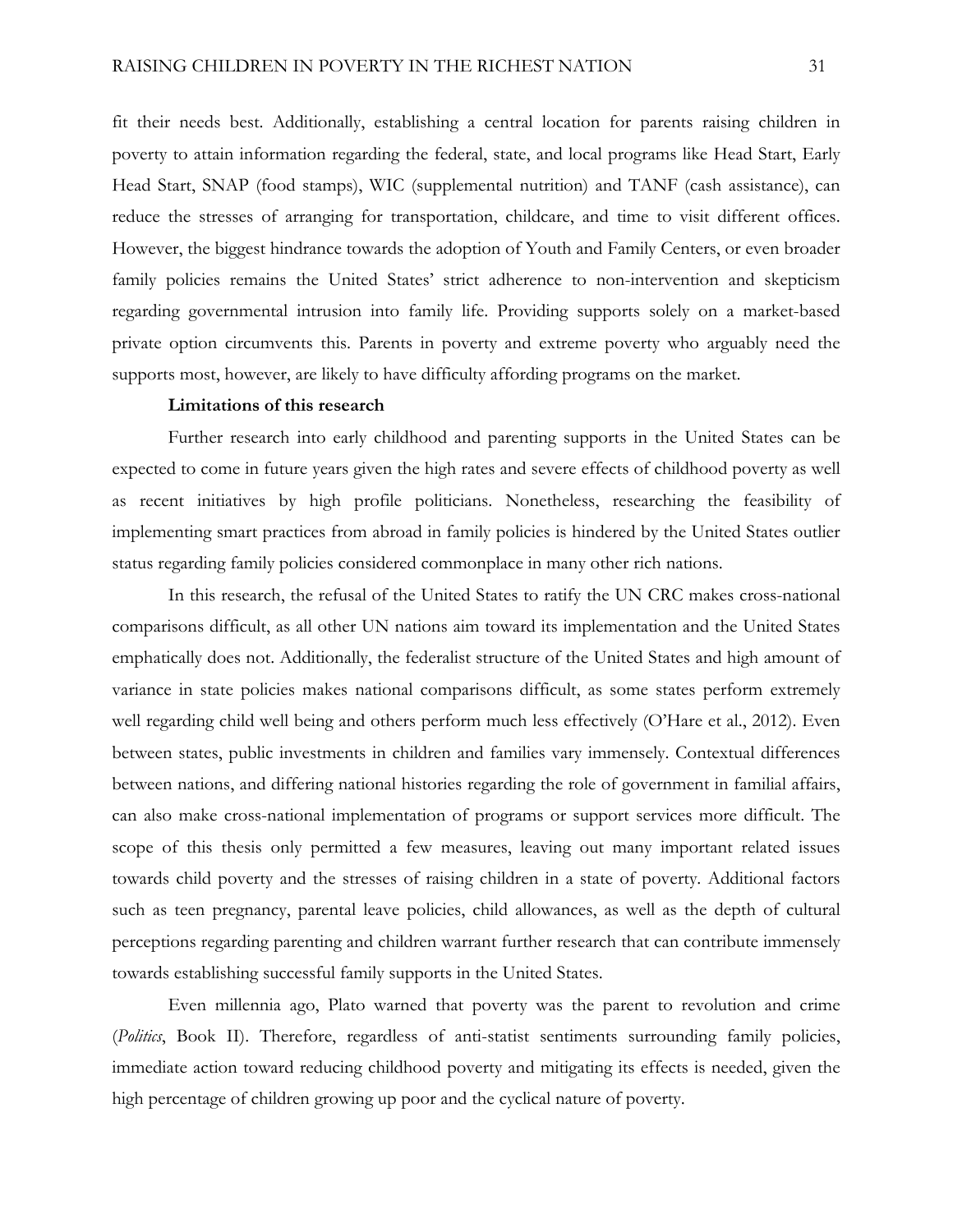# References

- Aizer, Anna. (2010). Poverty, Violence, and Health: The Impact of Domestic Violence During Pregnancy on Newborn Health. The Journal of Human Resources 46 (3) 518-537.
- American Academy of Pediatrics. (2012). Early Childhood Adversity, Toxic Stress, and the Role of the Pediatrician: Translating Developmental Science Into Lifelong Health. Policy Statement & Technical Report. *Pediatric*s, 129 (1), 224-231, DOI: 10.152/peds.2011-2662.
- American Psychological Association. (2010). Stress in America Findings. APA Mind/Body Health Campaign. Retrieved from: http://www.apa.org/news/press/releases/stress/nationalreport.pdf.
- American Psychological Association. (2013). Effects of Poverty, Hunger, and Homelessness on Children and Youth. *Public Interest Directorate*: Children, Youth, and Families. Retrieved from http://www.apa.org/pi/families/poverty.aspx?item=2.
- Anthonijsz, Inge & Berg- le Clercq, Tijne. (2013) Parenthood remains: Family life education in the Netherlands. Nederlands Juegd Instituut. Published February 2013. 1-13.
- Barnett, Melissa A. (2008). Economic Disadvantage in Complex family Systems: Expansion of Family Stress Models. *Clinical Child and Family Psychology Review* 11: 145-161. DOI: 10.1007/s10567-008-0034-z
- Beckmann, K.A., Knitzer, J., Cooper, J., Dicker, S. (2010). Supporting Parents of Young Children in the Child Welfare System. *National Center for Children in Poverty*. Columbia University, NY.
- Blair, C., Granger, D.A., Willoughby, M., Mills-Koonce, R., Cox, M…FLP Investigators. (2011). Salivary Cortisol Mediates Effects of Poverty and Parenting on Executive Functions in Early Childhood. Child Development 82 (6) 1970-1984.
- Boddy, J., Statham, J., Smith, M.,Ghate, D., Wigfall, V., & Hauari, H. (2009). International Perspectives on Parenting Support Non-English Language Sources. Research Report DCSF-RR114. UK Department for Children, Schools, and Families. Retrieved from http://www.expoo.be/sites/default/files/kennisdocument/UK\_international\_perspective\_ on\_parenting\_support1.pdf
- Bogenschneider, Karen. (2011). Family Policy: Why We Need it and How to Communicate its Value. Prepared for the United Nations Expert Group Meeting on Assessing Family Policies: Confronting Family Poverty and Social Exclusion & Ensuring Work Family Balance. June 1-3, 2011, New York City, NY.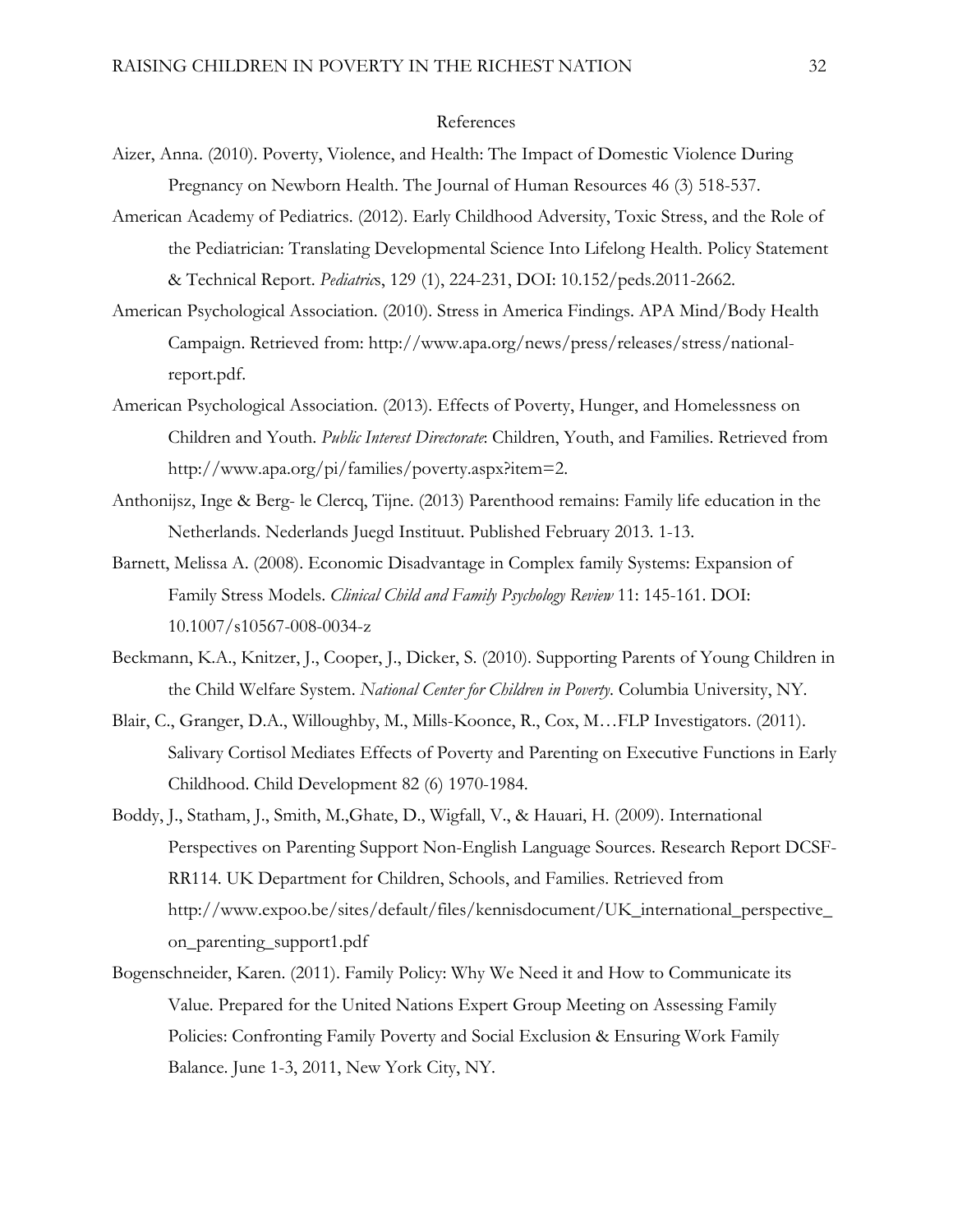- Braveman, P., Marchi, K., Egerter, S., Kim, S., Metzler, M., Stancil, T., & Libet, M. (2010). Poverty, Near-Poverty, and Hardship Around the Time of Pregnancy. *Maternal and Child Health Journal* 14:20-35.
- Brooks-Gunn, Jeanne & Duncan, Greg J. (1997). The Effects of Poverty on Children. *The Future of Children* 7 (2) 55-71.
- Child Poverty Action Group (2009) *Child wellbeing and child poverty: Where the UK stands in the European table.* (Spring 2009) London, UK.
- Clark, David A. (2005). The Capability Approach: its Development, Critiques, and Recent Advances. Global Poverty Research Group. Document GPRG-WPS-032. 1-17.
- Cohen, Cynthia Price. (2006). The Role of the United States in the Drafting of the Convention on the Rights of the Child. Emory International law Review (20) 185-198.
- Coleman- Jensen, A., Nord, M., Andrews, M., & Carlson, S. (2011). Household Food Insecurity in the United States in 2010. Economic Research Service Report No. ERR- 125. September. US Department of Agriculture. Retrieved from http://www.ers.usda.gov/media/121066/err125\_reportsummary.pdf
- Conger, Rand D. (2005). The Effects of Poverty and Economic Hardship across Generations. Report prepared for California Department of Social Services: July 2005. Center for Public Policy Research. Retrieved from:

http://etc.dss.ucdavis.edu:8080/CPPR/pdf/poverty\_and\_hardship.pdf

- Connecticut Commission on Children. (2004). Children and the Long Term Effects of Poverty. CCC Poverty Brief. Retrieved from http://www.cga.ct.gov/coc/pdfs/poverty/2004\_poverty\_report.pdf
- Corcoran, M. (1995). Rags to Rags: Poverty and Mobility in the United States. *Annual Review of Sociology***.** Vol. 21: 237-267. DOI: 10.1146/annurev.so.21.080195.001321
- Conway, Isabel. (2007). Dutch freedom and respect allow youth to flourish. The Independent. February 14. Retrieved from http://www.independent.co.uk/news/world/europe/dutchfreedom-and-respect-allow-youth-to-flourish-436306.html
- Currie, Zanotti, Morgan, Currie, de Looze, Roberts, Samdal Smith & Barnekow. (2012) *Social determinants of health and well-being among young people. Health Behaviour in School-aged Children (HBSC) study: international report from the 2009/2010 survey.* Copenhagen, WHO Regional Office for Europe, (Health Policy for Children and Adolescents, No. 6)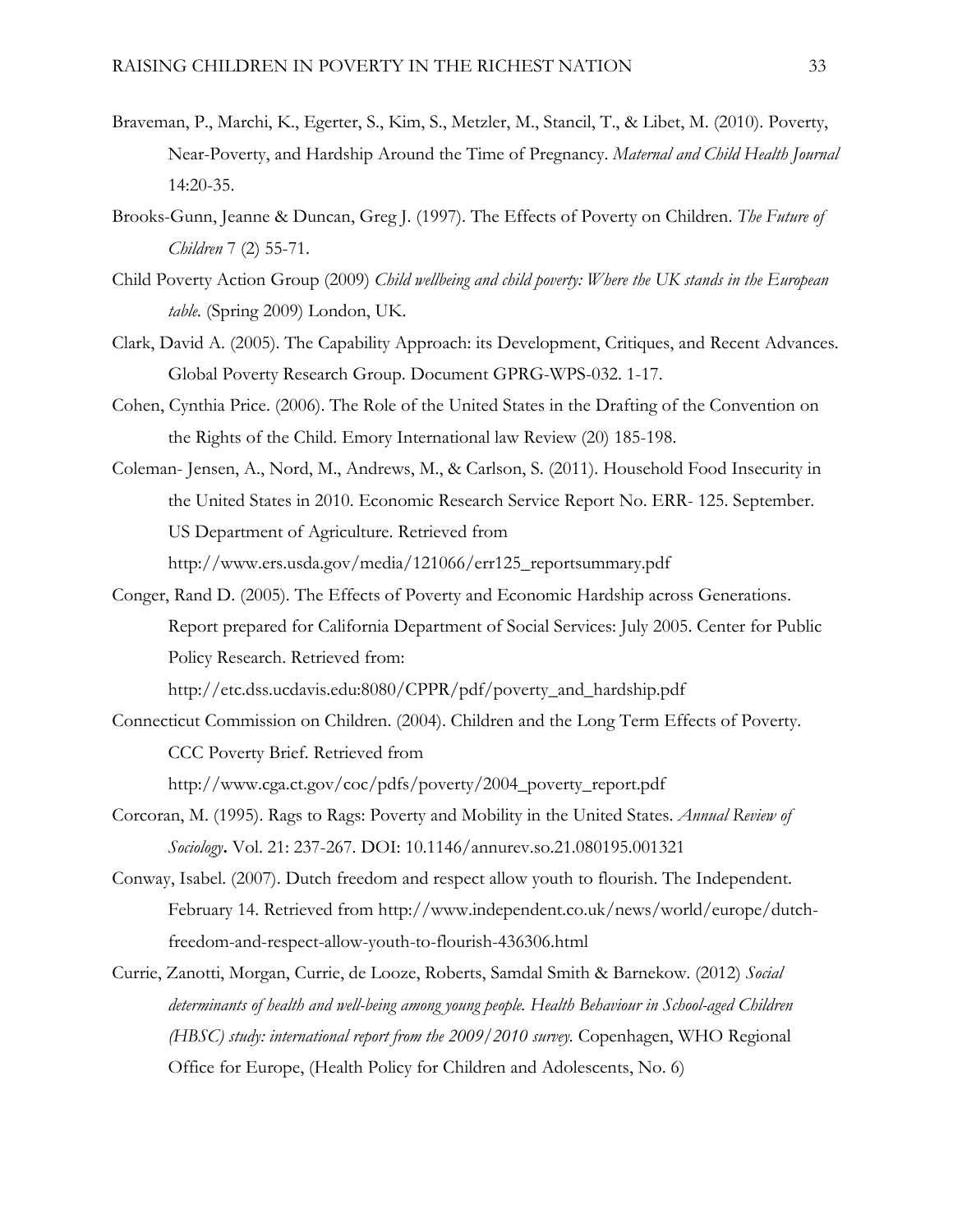- de Graaf, Irene. (2009). Helping Families Change: The adoption of Triple P Positive Parenting Program in the Netherlands. Amsterdam: Faculty Social and Behavioural Sciences, Universiteit van Amsterdam.
- DeBacker, J., Heim, B., Panousi, V., Ramnath, S., Vindangos, I. (2013) Rising Inequality: Transitory or Permanent? New Evidence from a Panel of U.S. Tax Returns. REVISED Final Conference Draft to be presented at the Spring 2013 Brookings Panel on Economic Activity. March 21-22, 2013
- Driessen, Geert, W.J.M. (2004) A large scale longitudinal study of the utilization ad effects of early childhood education and care in The Netherlands. Early Childhood Development and Care. 174: 7-8, 667-689.
- European Commission (2013) Early Childhood Education and Care. Retrieved from http://ec.europa.eu/education/school-education/childhood\_en.htm.
- Every Opportunity for Every Child Youth and Family Programme. (2007). Youth and Family Ministries. Shortened Version 2007-2011. Retrieved from http://www.nji.nl/youthpolicy/Publications/every-opportunity-for-every-child.pdf
- Finer, Lawrence B. & Zolna, Mia R. (2011). Unintended Pregnancy in the United States: Incidence and disparities, 2006. Published in final edited form as *Contraception*, 2011 November 84 (5): 478-485.
- Harkness, S., Super, C. M., Bermudez, M.R., Moscardino, U., Ra, J.H., Johnston, … Zylicz, P.O. (2010) Parental Ethnotheories of Children's Learning. In D. Lancy, J, Bock, & S. Gaskins' The Anthropology of Learning in Childhood. 65-85. Plymouth: UK, AltaMira Press.
- Harvard Biographical Note. (2013). Amartya Sen. Retrieved from http://scholar.harvard.edu/sen/biocv
- Harvard Center on the Developing Child. (2013). Toxic Stress: The Facts. Harvard University. Science of Early Childhood. Retrieved from http://developingchild.harvard.edu/topics/science\_of\_early\_childhood/toxic\_stress\_respo nse/
- Hemerijk, Anton. (2012). Two or three waves of welfare state transformation? In Morel, N., Palier, B. & Palme, J., *Towards a Social Investment Welfare State: ideas, policies, and challenges* (33-60) Chicago, IL: The Policy Press
- Hosking, G. & Walsh, I. (2010). International experience of early intervention for children, young people and their families 2010. Wave Trust. Retrieved from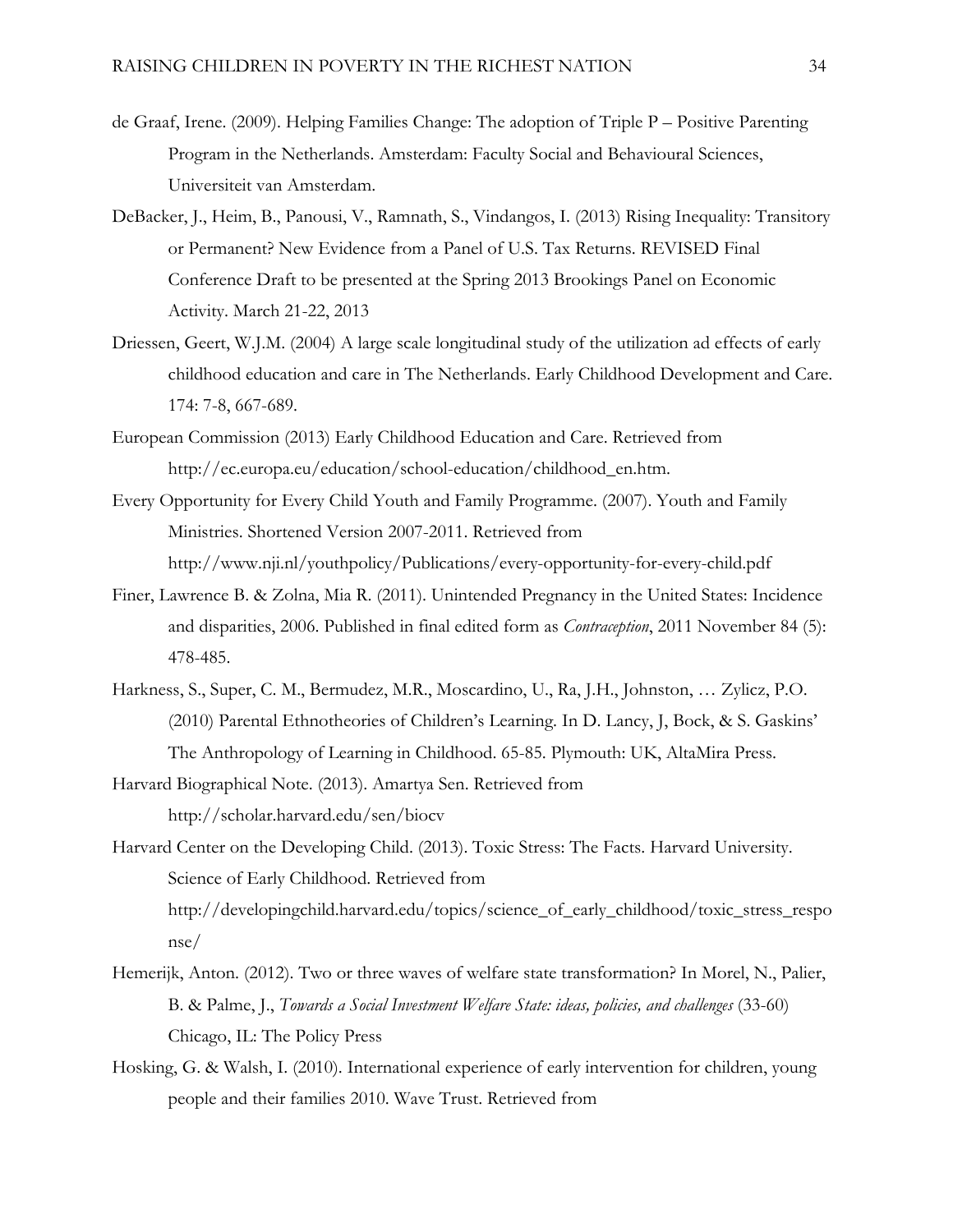http://www.c4eo.org.uk/themes/earlyintervention/files/early\_intervention\_wave\_trust\_int ernational\_desk\_study.pdf

Johnson, Lyndon B. (1964, January 8 & 1965, January 4). State of the Union Address. Speech presented to a Joint Session of Congress, House of Representatives, Washington, DC. Retrieved from

http://www2.hn.psu.edu/faculty/jmanis/poldocs/uspressu/SUaddressLBJohnson.pdf

- Kalthoff, Hilda. (2010). Home-based programmes in The Netherlands: better school-readiness for children. Nederlands Jeugd Instituut. Retrieved from http://www.nji.nl/publicaties/Homebased\_programmes\_in\_the\_Netherlands.pdf
- Kalthoff, Hilde. (2010). Home based programmes in the Netherlands: better school readiness for children. Nederlands Juegd Instituut. 1-10.
- Kamerman, S.B. & Gatenio-Gabel, S. (2007). Early Childhood Education and Care in the United States: An Overview of the Current Policy Picture. International Journal of Child Care and Education Policy (1) 1: 23-34
- Kennedy, Edward, M. (2007). Speech to U.S. Senate. As prepared for delivery. Retrieved from http://www.help.senate.gov/newsroom/press/release/?id=37e3ad26-46a4-4629-a0e4- 0e225bb4ad3c
- Kernan, Margaret. (2012) Parental Involvement and Early Learning: A review of research, policy, and good practice. International Child Development Initiative (ICDI) Leiden on behalf of the Barnard van Leer Foundation, The Hague.
- Knijn, Trudie & van Oorschoot, Wim. (2008). The Need for the Societal Legitimacy of Social Investments in Children and their Families: Critical Reflections on the Dutch Case. Journal of Family Issues 29 (11) 1520-1542.
- Koh, Harold Hongju, "On American Exceptionalism" (2003).Faculty Scholarship Series.Paper 1778. http://digitalcommons.law.yale.edu/fss\_papers/1778
- Korenman, S., Miller, J.E., Sjaastad, J.E. (1994). Long-Term Poverty and Child Development in the United States: Results from the NLSY*. Institute for Research on Poverty Discussion Paper* no. 1044- 94
- Lipset, Seymour Martin & Marks, Gary. (2000). It Didn't Happen Here: Why Socialism Failed in the United States. W. W. Norton & Co: New York.

Lipset, Seymour Martin. (1996). American Exceptionalism: A Double Edged Sword. W. W. Norton & Co: New York.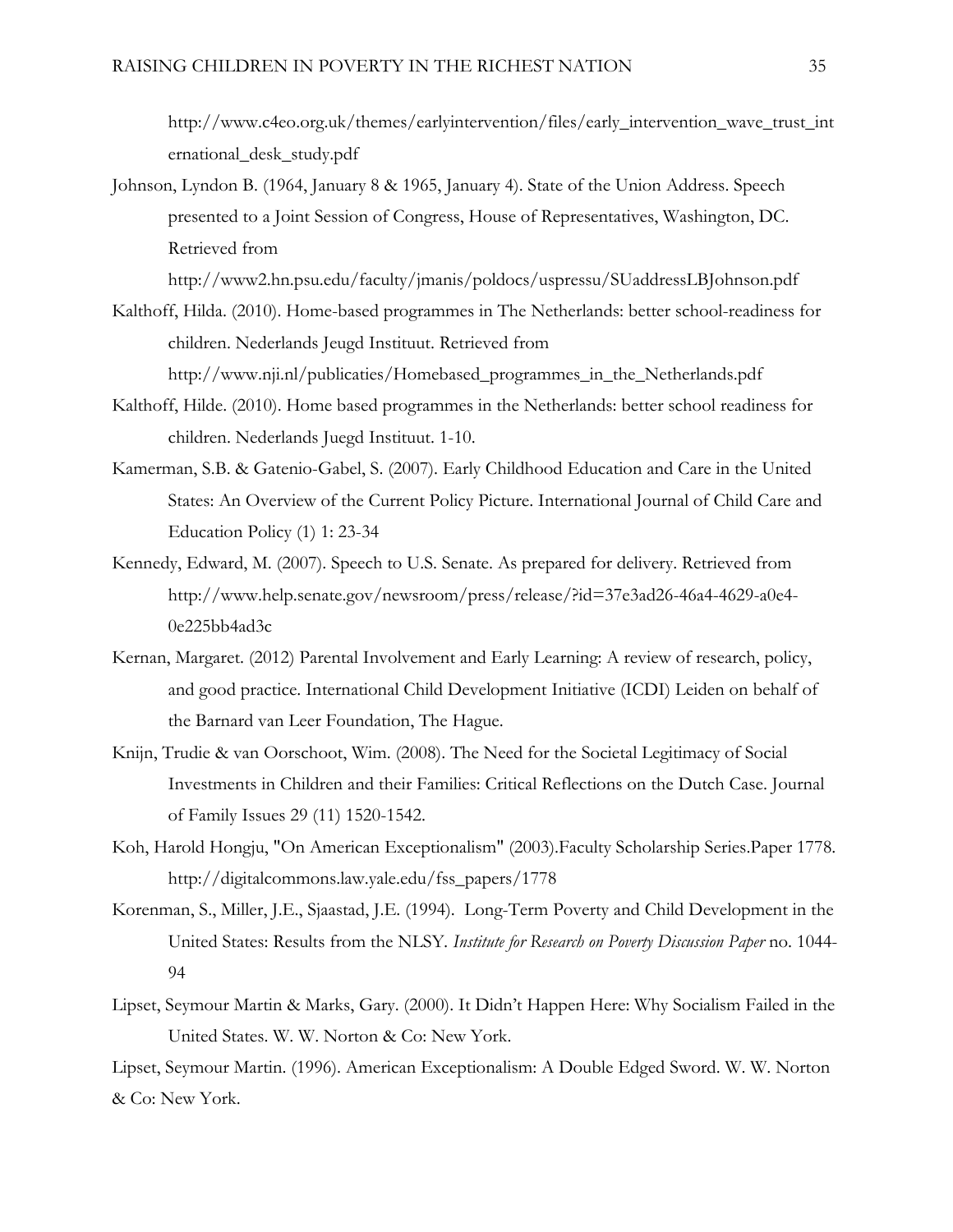- McMullen, Judith G. (1992). Privacy, Family Autonomy, and the Maltreated Child. Marquette Law Review. (75) 569: 589-592
- Mintz, Steven. (2004) "Parenting." *Encyclopedia of Children and Childhood: In History and Society*. Ed. Paula S. Fass. Vol. 2. New York: Macmillan Reference USA, 2004. 648-654. *U.S. History In Context*. Web. 26 June 2013.
- Morel, N., Palier, B., & Palme, J. (2012). Beyond the Welfare State as we knew it? I In Morel, N., Palier, B. & Palme, J., *Towards a Social Investment Welfare State: ideas, policies, and challenges* (1-32) Chicago, IL: The Policy Press
- Nagahawatte, N. Tanya & Goldenberg, Robert L. (2008). Poverty, Maternal health, and Adverse Pregnancy Outcomes. *Annals of the New York Academy of Sciences* 1136: 80-85. DOI: 10.1196annals.1425.016
- National Conference of State Legislatures. (2012). Childcare and Early Education 2012 Legislative Action. NSCL Report: Early Care and Education. Retrieved from http://www.ncsl.org/documents/cyf/2012EarlyCareLegislation.pdf
- National Partnership for Women and Families. (2012) Election Eve/Night Omnibus Nationwide Poll on Family Friendly Policies. Retrieved from http://www.nationalpartnership.org/site/DocServer/Lake\_Research\_and\_Tarrance\_Group \_Omnibus\_Poll\_Results\_fo.pdf?docID=11581.
- Nussbaum, M. (2000). Women and Human Development: The Capabilities Approach,Cambridge University Press, Cambridge.
- O'Hare, W., Mather, M. & Dupuis, G. (2012). Analyzing State Differences in Child Well Being. Foundation for Child Development & the Annie E. Casey Foundation. Retrieved from http://fcd-

us.org/sites/default/files/Analyzing%20State%20Differences%20in%20Child%20Well-Being\_0.pdf

- Obama, Barack. (2008) Democratic National Convention Acceptance Speech. Transcript from the New York Times, published August 28, 2008. Retrieved from http://www.nytimes.com/2008/08/28/us/politics/28textobama.html?pagewanted=all&\_r=0.
- OECD Doing Better Netherlands Country Profile. (2013) Doing Better for Families. OECD. Retrieved from http://www.oecd.org/netherlands/47701063.pdf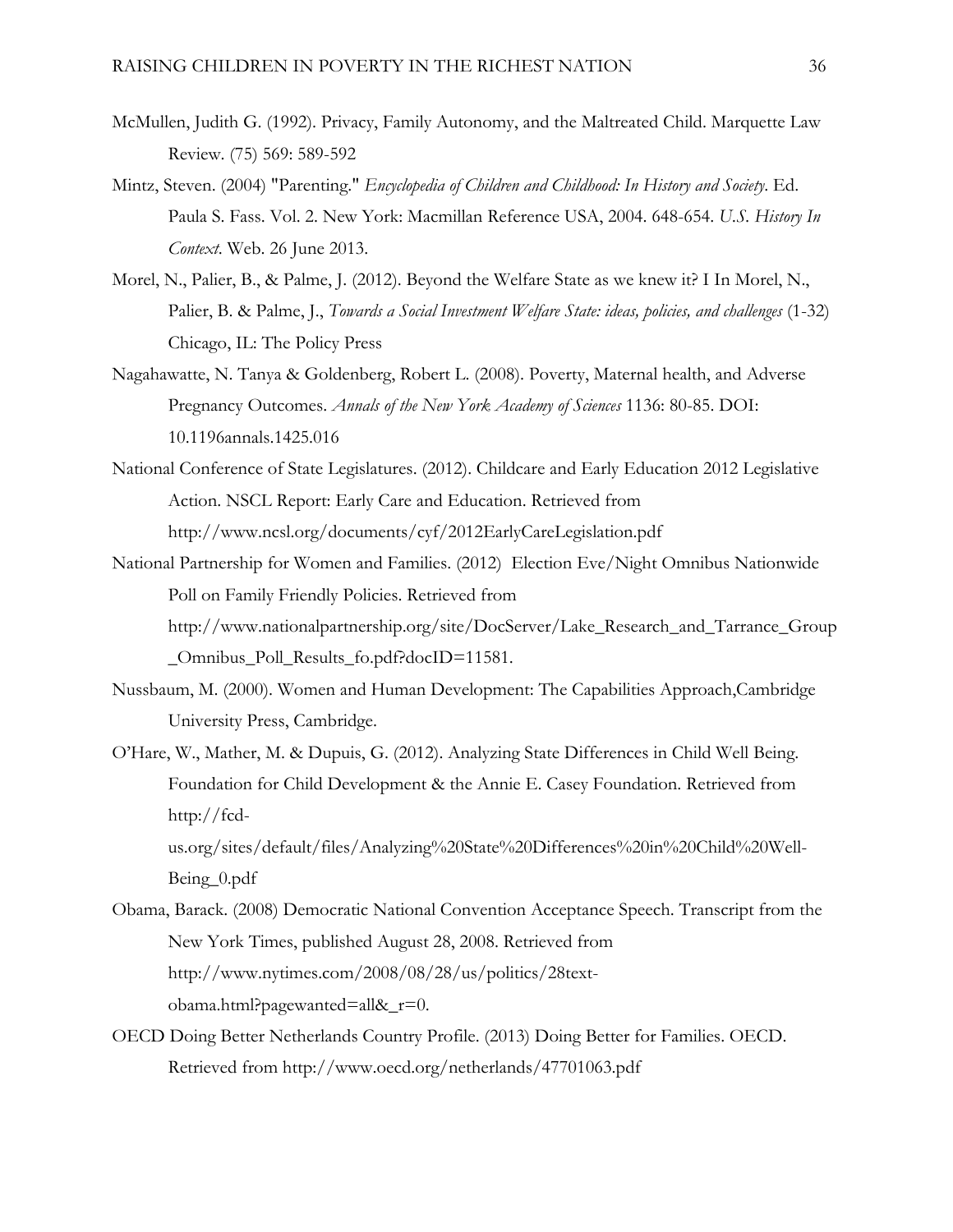- OECD. (2006). Starting Strong II: Early Childhood Education and Care. OECD Publishing. Retrieved from http://www.oecd.org/newsroom/37425999.pdf
- Pew Economic Mobility Project. (2012). Pursuing the American Dream: Economic Mobility Across Generations. *The Pew Charitable Trusts*, July 2012. Retrieved from http://www.pewstates.org/uploadedFiles/PCS\_Assets/2012/Pursuing\_American\_Dream.p df.
- Rank, Mark R. & Hirschl, Thomas A. (2009). Estimating the Risk of Food Stamp Use and Impoverishment in Childhood. Archives of Pediatrics and Adolescent Medicine 163 (11): 994-999. DOI:10.1001/archpediatrics.2009.178.
- Robeyns, Ingrid. (2005). The Capability Approach: A Theoretical Survey. Journal of Human Development (6)1. DOI: 10.1080/14649880520003426637
- Row Davies Research Ltd, (2012) *Every Child Counts. 1000 Days to get it right for every child: The Netherlands Study*. Learning from the Netherlands to improve New Zealand's Children. July 2012.
- Sanders, Matthew. (2008). Triple P- Positive Parenting Program as a Public Health Approach to Strengthening Parenting. Journal of Family Psychology 22 (3): 506-517
- Scherrer, James L. (2012). The United Nations Convention on the Rights of the Child as Policy and Strategy for Social Work Action in Child Welfare in the United States. Social Work (57) 1: 11-22.
- Schweinhart, L. J., Montie, J., Xiang, Z., Barnett, W. S., Belfield, C. R., & Nores, M. (2005). *Lifetime effects: The HighScope Perry Preschool study through age 40*. (Monographs of the HighScope Educational Research Foundation, 14). Ypsilanti, MI: HighScope Press.
- Sen, Amartya K. (1985). Commodities and Capabilities. Oxford, Elsevier Science Publishers.
- Shanks, Trina R. Williams & Danzinger, Sandra K. (2011) Anti-Poverty Policies and Programs for Children and Families. In J.M. Jenson & M.W. Fraser (2) Social Policy for Children and Families: A Risk and Resilience Perspective (25-49). Sage Publications Inc.
- The White House. Fact Sheet President Obama's Plan for Early Education for all Americans. Office of the Press Secretary. Feb 13, 2013. Retrieved from http://www.whitehouse.gov/the-pressoffice/2013/02/13/fact-sheet-president-obama-s-plan-early-education-all-americans.
- Too Small to Fail Initiative. See http://toosmall.org/
- UN Committee on the Rights of the Child (CRC), *Consideration of reports submitted by States parties under article 44 of the Convention : Convention on the Rights of the Child : 3rd periodic reports of States parties*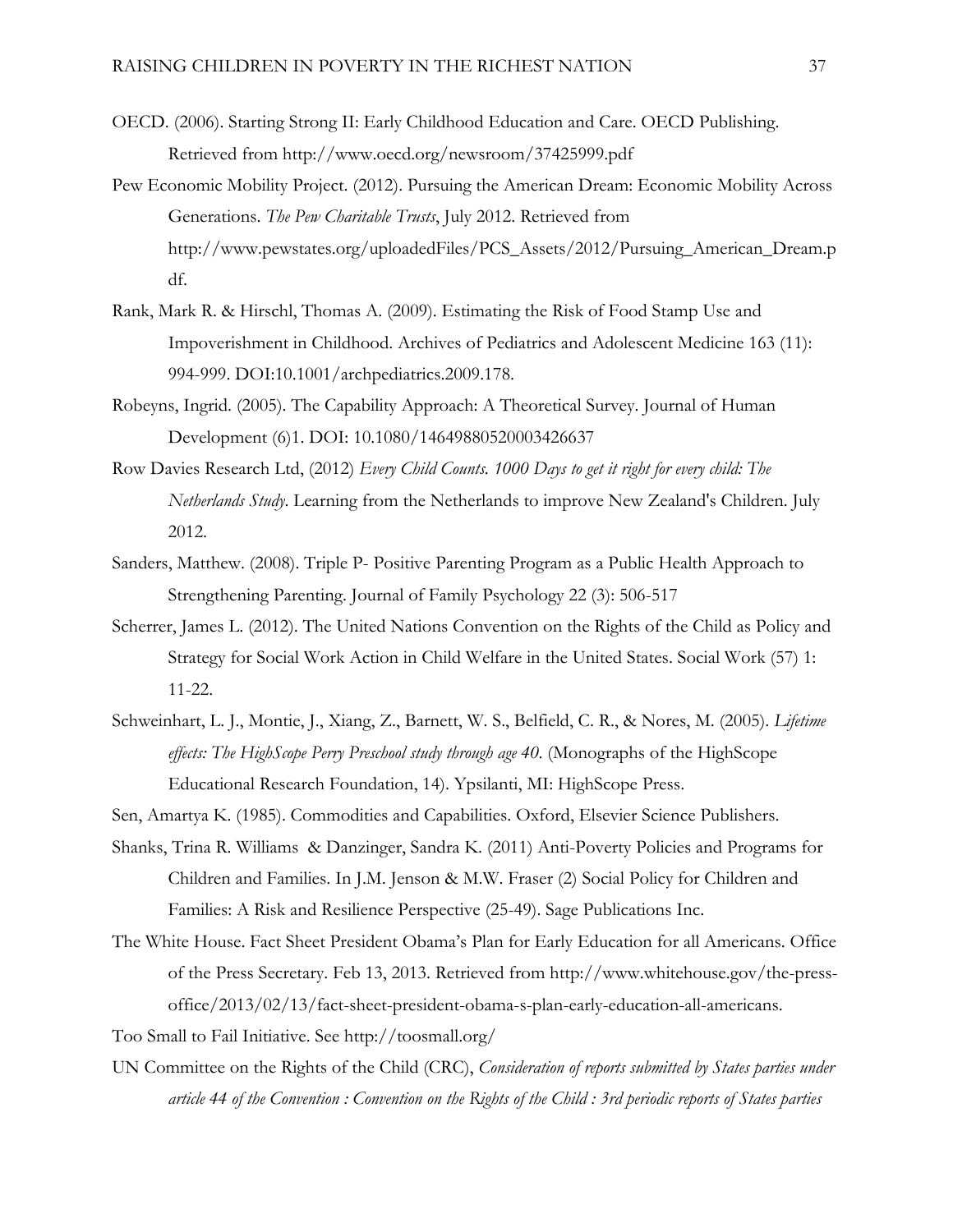*due in 2007 : the Netherlands*, 23 July 2008, CRC/C/NLD/3, available at:

http://www.refworld.org/docid/48cfb9c12.html [accessed 29 June 2013]

- UN Committee on the Rights of the Child (CRC), *UN Committee on the Rights of the Child: Concluding Observations: Netherlands*, 26 October 1999, CRC/C/15/Add.114, available at: http://www.refworld.org/docid/3ae6aebb1c.html [accessed 29 June 2013]
- UN Committee on the Rights of the Child (CRC), *UN Committee on the Rights of the Child: State Party Report: Netherlands*, 5 June 2003, CRC/C/117/Add.1, available at: http://www.refworld.org/docid/3f8d172e4.html [accessed 29 June 2013]
- UN Committee on the Rights of the Child (CRC), *UN Committee on the Rights of the Child: Concluding Observations: The Kingdom of the Netherlands (Netherlands and Aruba)*, 26 February 2004, CRC/C/15/Add.227, available at:

http://www.refworld.org/docid/411789e54.html [accessed 29 June 2013]

- UNESCO. (2010). Conference calls for new commitment to early childhood care and education. UNESCO Press Release 29.01.2010. Retrieved from http://www.unesco.org/new/en/media-services/singleview/news/conference\_calls\_for\_new\_commitment\_to\_early\_childhood\_care\_and\_educati on/
- UNICEF (2013). Child Well-being in Rich Countries: A comparative overview, *Innocenti Report Card 11*, UNICEF Office of Research, Florence.
- UNICEF. (2007) Child poverty in perspective: An overview of child well-being in rich countries, *Innocenti Report Card* 7, UNICEF Innocenti Research Centre, Florence.

United States Constitution, Amendment X.

- US Department of Health and Human Services. (2013). *Federal Poverty Guidelines.* Office of the Assistant Secretary for Planning and Evaluation, DHHS document citation 78 FR 5182, 5182 -5183.
- US State Department. (2012) US Relations with the Netherlands. Bureau of European and Eurasian Affairs. Retrieved from http://www.state.gov/r/pa/ei/bgn/3204.htm
- Van Daalen, Rineke. (2010) Children and Childhood in Dutch Society and Dutch Sociology. Current Sociology 58 (2): 351-368. DOI: 10.1177/0011392109354249